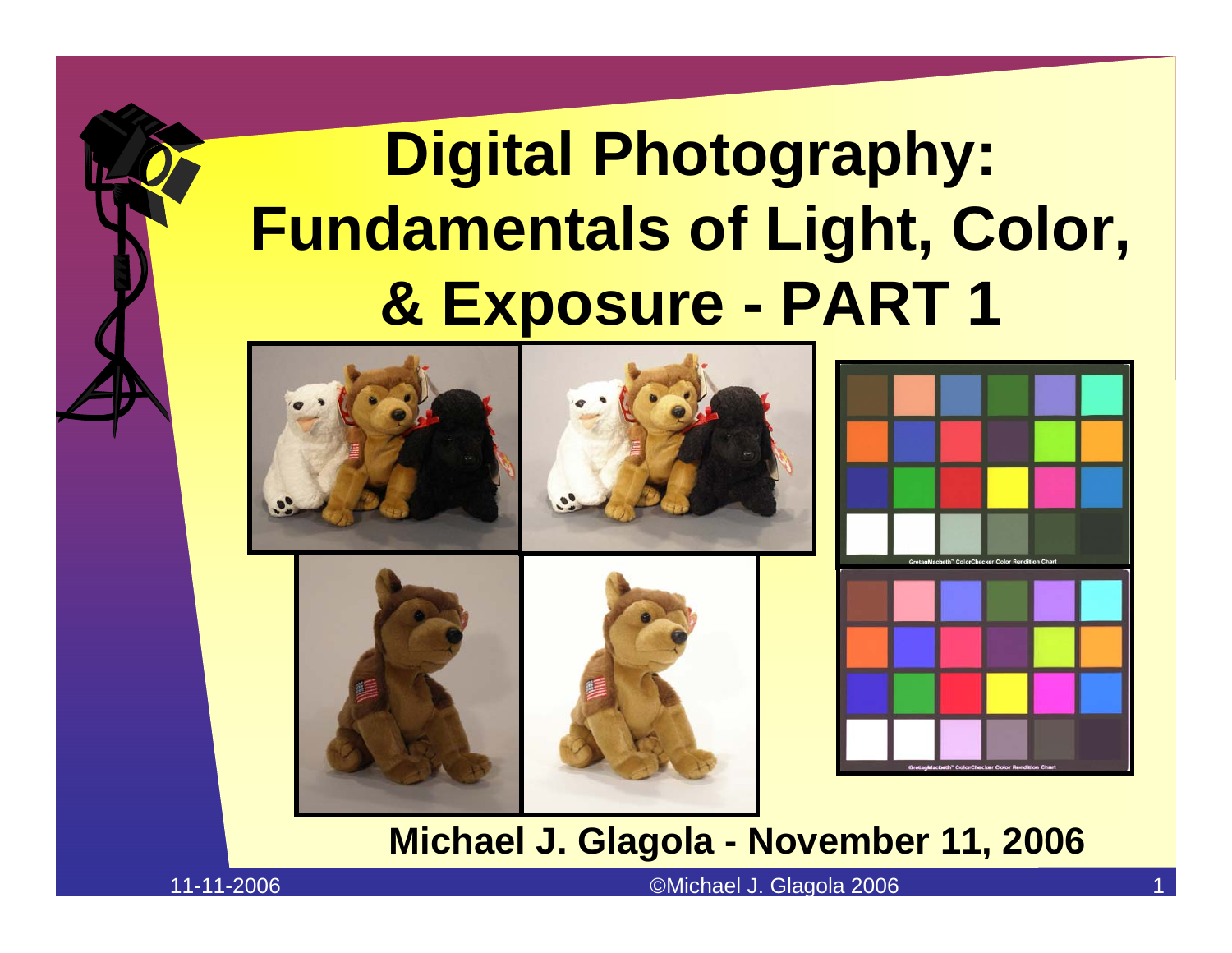### **Why is Light, Color, and Exposure IMPORTANT?**

- Image editing software cannot fix every image; some digital images are beyond repair! (Garbage in = Garbage out)
- Examples:
	- and the state of the state – Image too dark; black values the same
	- and the state of the state – Image too light; white values the same
	- – White balance is off; entire image has a distinct color tint where it should not be
- A technically "good" image makes it easier to use all of the other technology of digital imaging to achieve a "great" picture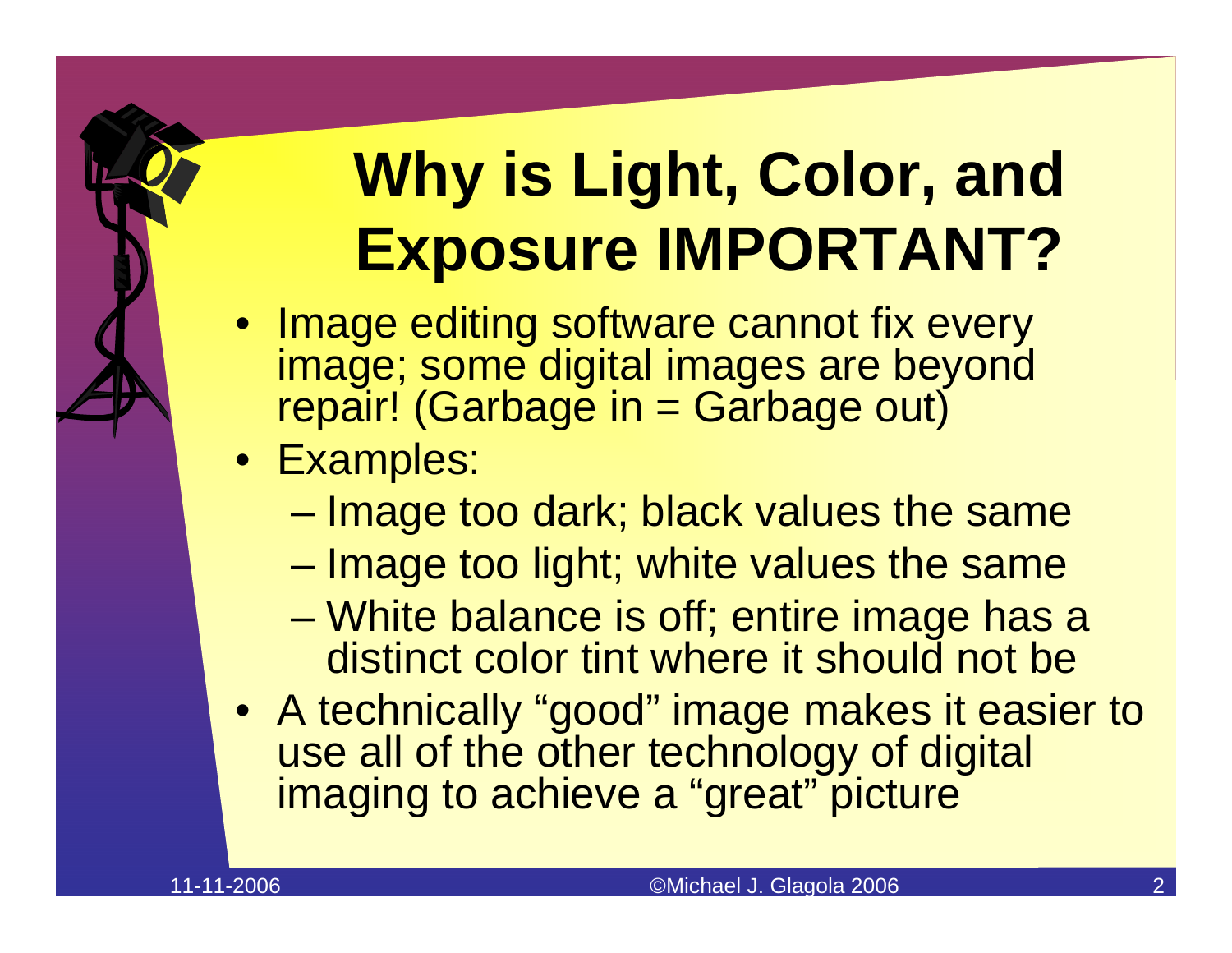# **Session Goals**

- To provide an understanding of the basics of:
- Light and how it effects exposure
- Color and how it effects white balance
- How to take better exposed and white balanced images
- How to deal with common problems with lighting and white balance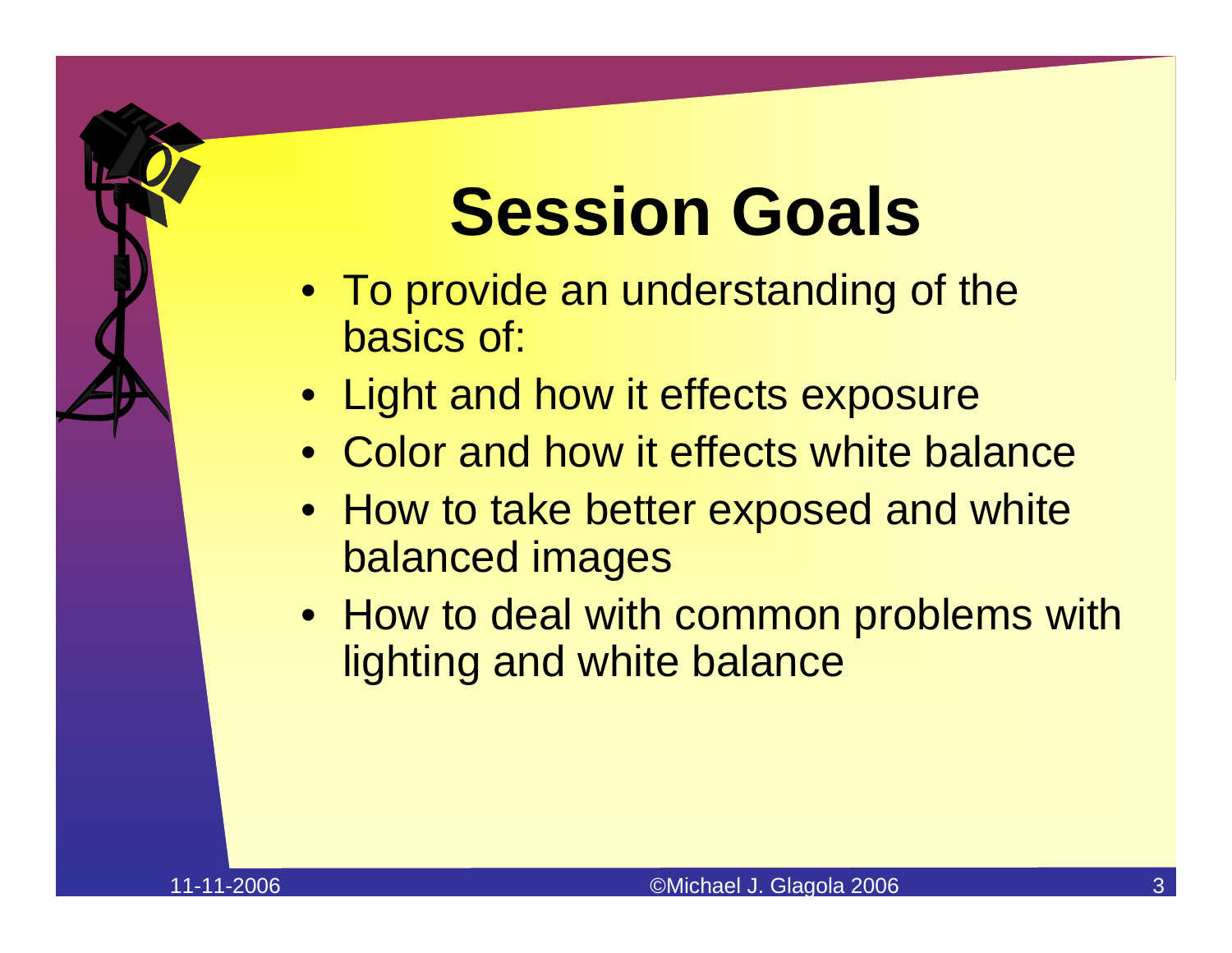# **Agenda**

- What is Light; What is Exposure?
- What is Color; What is White Balance?
- Digital Camera Exposure and White **Balance**
- Examples and Suggestions
- $\bullet$ Q&A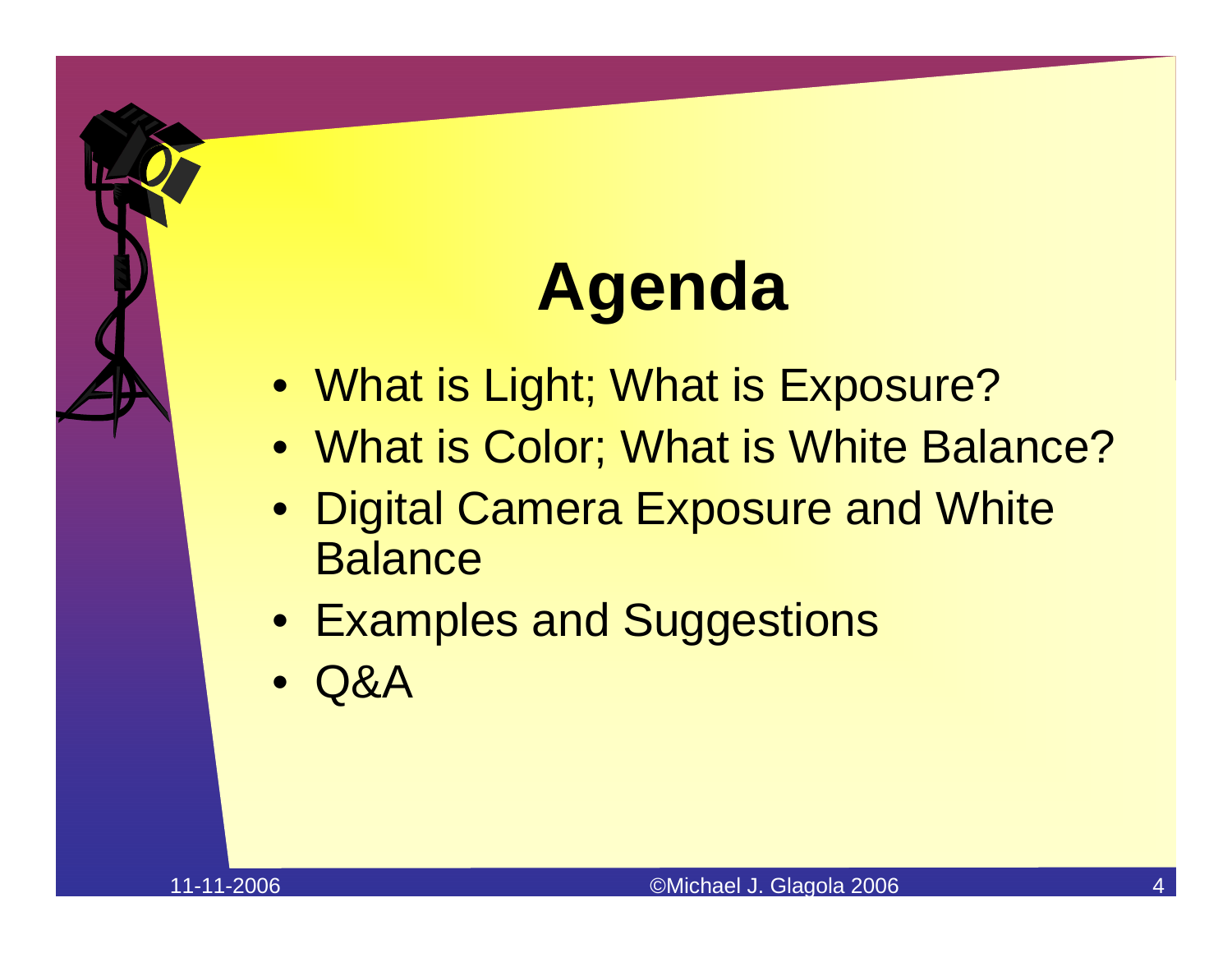# What is Light and Color?

- • Electromagnetic radiation with wavelengths between about 380 and 700 nanometers is known as *light*. The eye has three classes of color-sensitive light receptors called *cones*, which respond roughly to red, blue and green light (~ 650, 530 and 460 nm, respectively)
- • A range of colors can be reproduced by one of two complimentary approaches:
	- – *Additive color:* Combine light *sources*, starting with darkness (black). The *additive primary* colors are red (R), green (G), and blue (B). Adding R and G light makes yellow (Y). Similarly, G +  $\mathsf{B}=$  cyan (C) and R + B = magenta (M). Combining all three additive primaries makes white.
	- – *Subtractive color:* Illuminate objects that contain dyes or pigments that *remove* portions of the visible spectrum. The objects may either transmit light (transparencies) or reflect light (paper, for example). The *subtractive primaries* are C, M and Y. Cyan absorbs red; hence C is sometimes called "minus red" (-R). Similarly, M is -G and Y is -B.

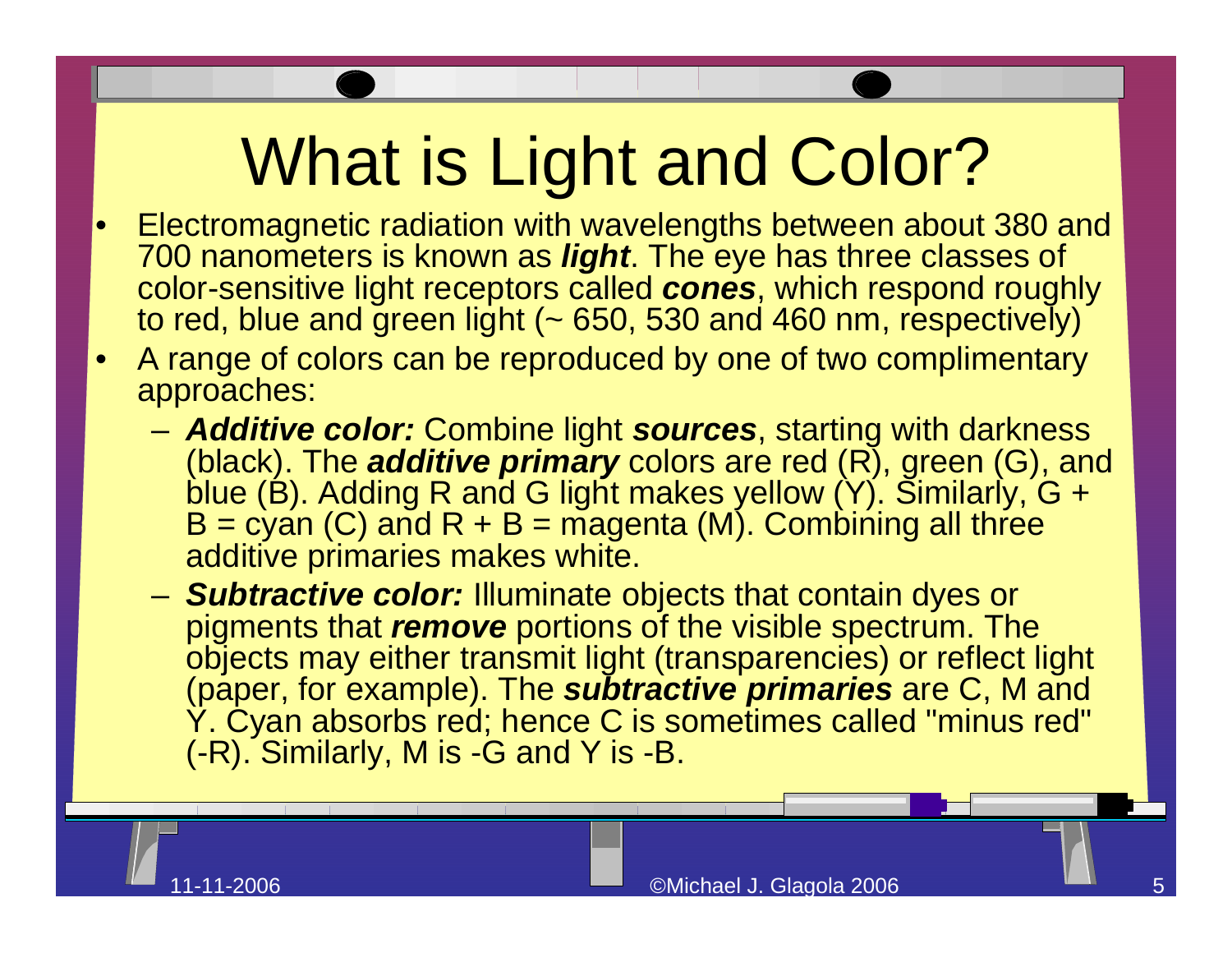#### **Components of Light**

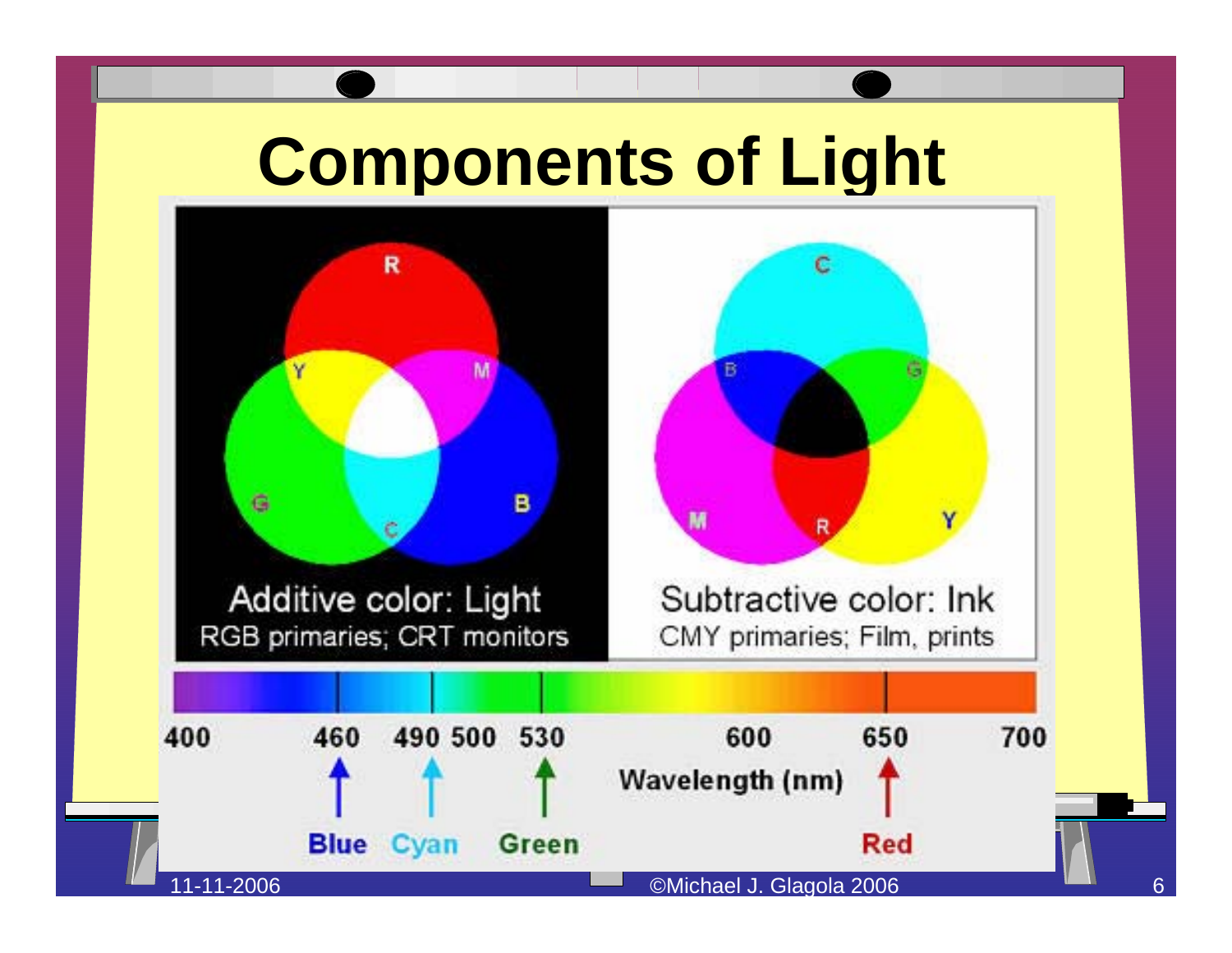# **Photography**

- Using light to make pictures
- Painting with light
- the process of recording images by exposing light-sensitive film or a digital sensor array to the light reflected off a scene

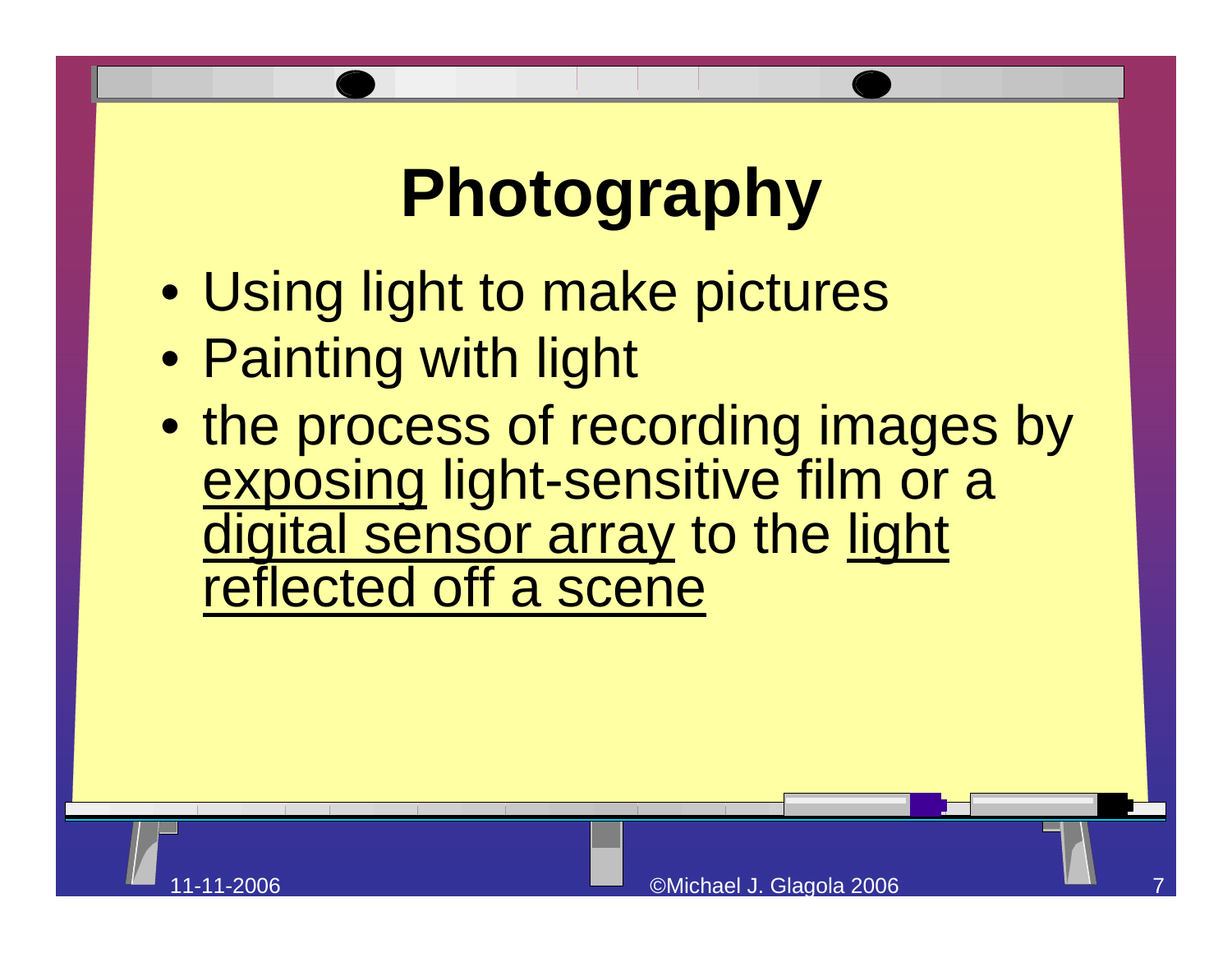# **Seeing Light and Color**

- The human eye compensates for both the intensity of the light and its color; regardless of the light the human eye sees color consistently
- Both film and digital arrays have varying sensitivity to the amounts of light and different light frequencies. Their response to light and color does NOT match that of the human eye.

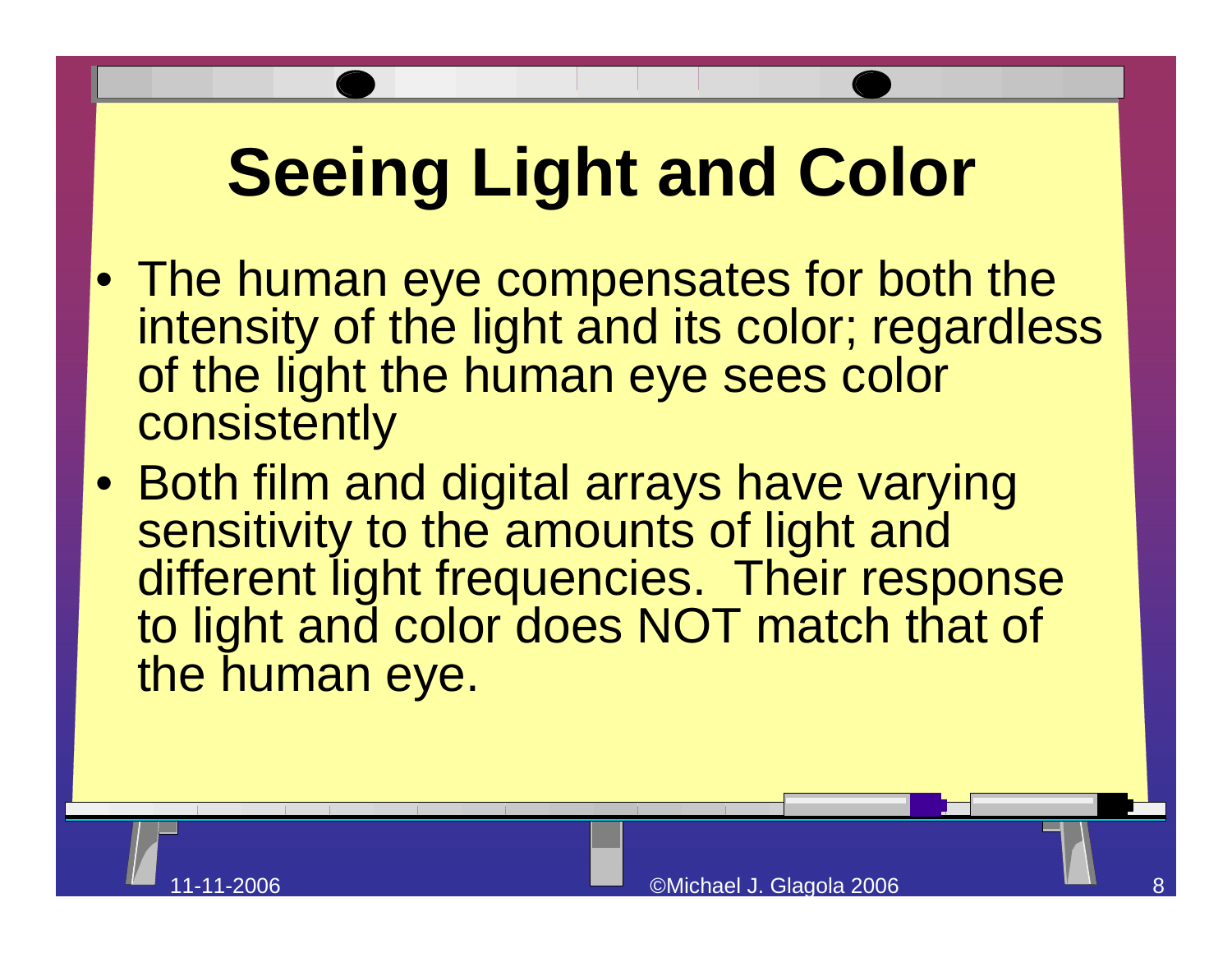## **Photographic Exposure**

- Components of Exposure:
	- – $-$ ISO (speed of the sensor)
	- – Light controlled by:
		- Aperture (size of the lens opening)
		- Shutter Speed (duration of the exposure)
- Exposure is accomplished by measuring the light and selecting an aperture and shutter speed which will produce the desired effect for the ISO of the sensor

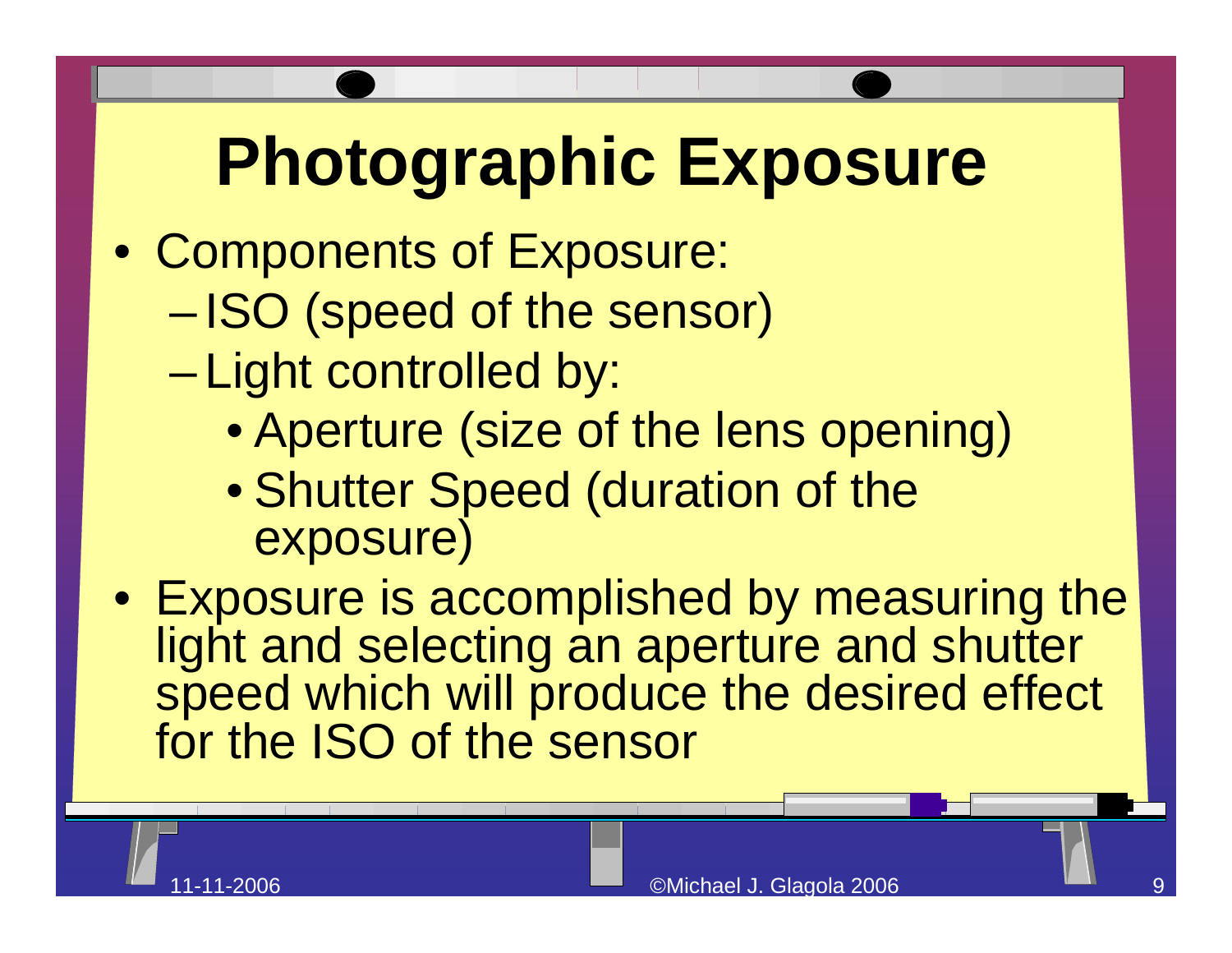# **What is Correct Exposure?**

- Correct exposure satisfactory detail in both the deepest shadows and brightest highlights; More than a single exposure combination (f-stop/shutter speed) can produces this result
- "Minimum" exposure good tone separation just attained in the deepest shadow
- "Maximum" exposure good detail just retained in brightest highlight
- Exposure beyond "min" shadow details "block up"
- $\bullet$  Exposure beyond "max" – highlight details "flatten out"
- Range between "min & max" exposures is **LATITUDE**

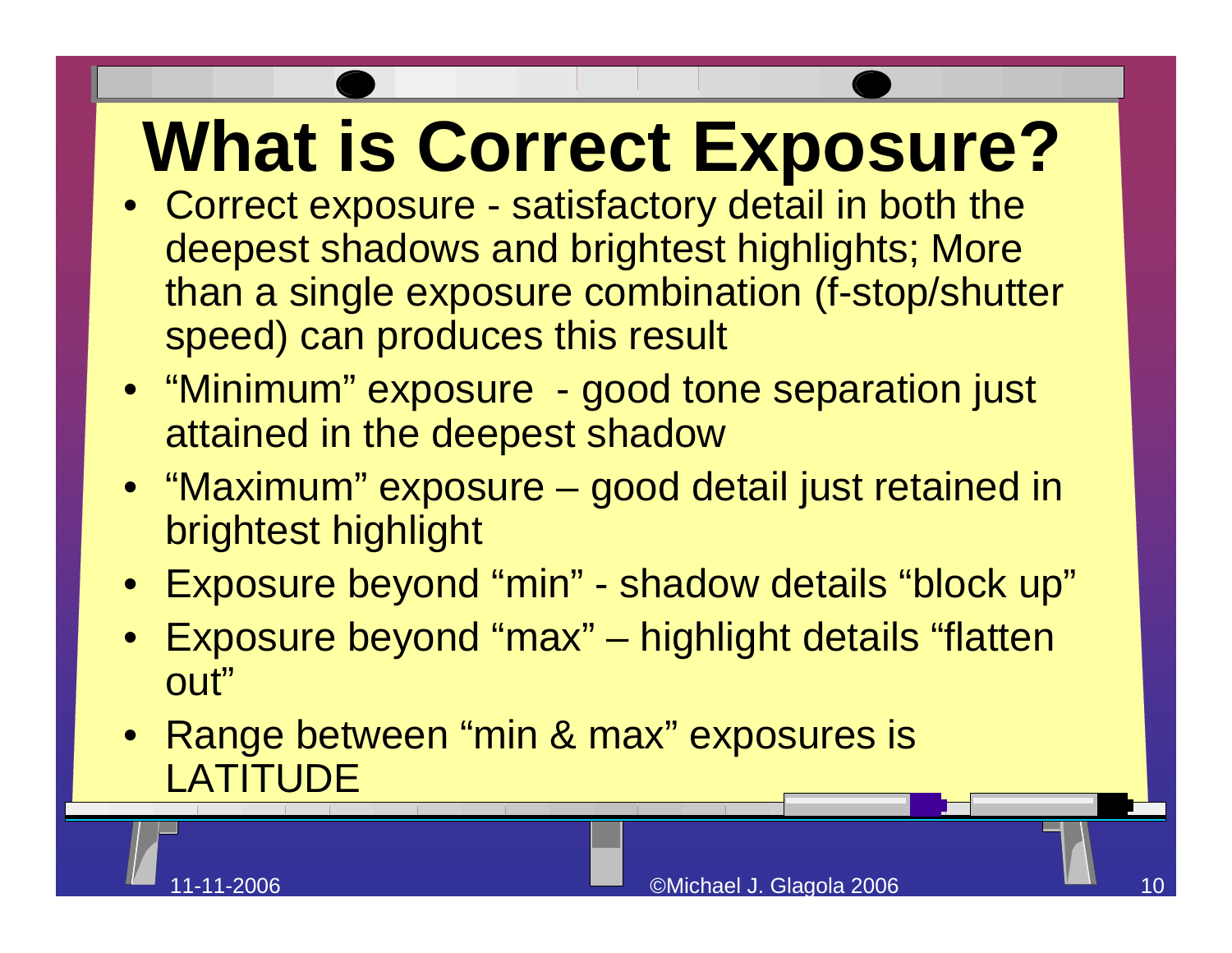# **Correct Exposure Example**

#### **Acceptable**





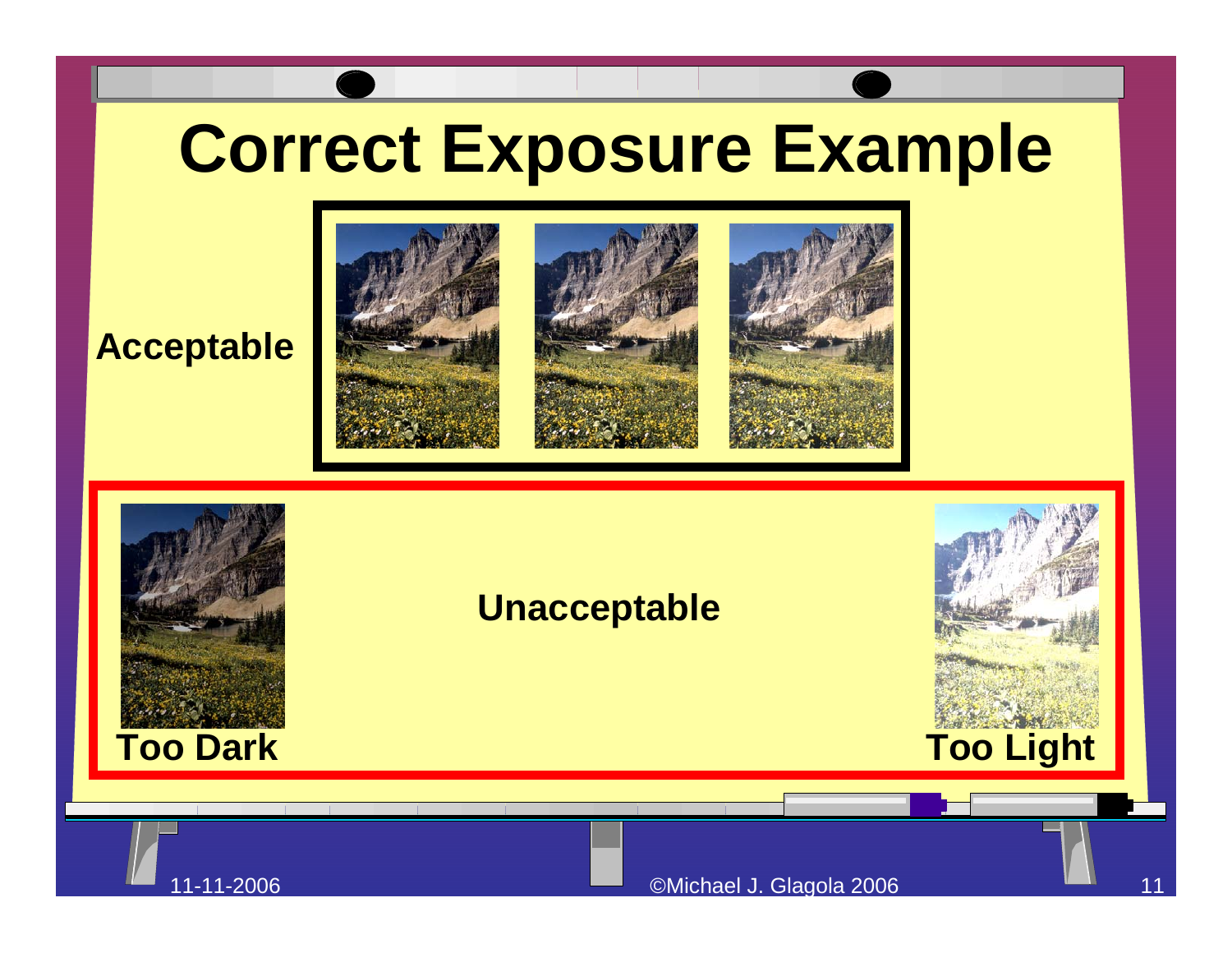### **Latitude**

- $\bullet$  The exposure range at which an acceptable photograph is obtained; note acceptable in shadows <u>AND</u> highlights!
- Print Film: ~ 5 EV
- Slide Film: ~ 1 EV
- •Digital:  $\sim$  2 EV

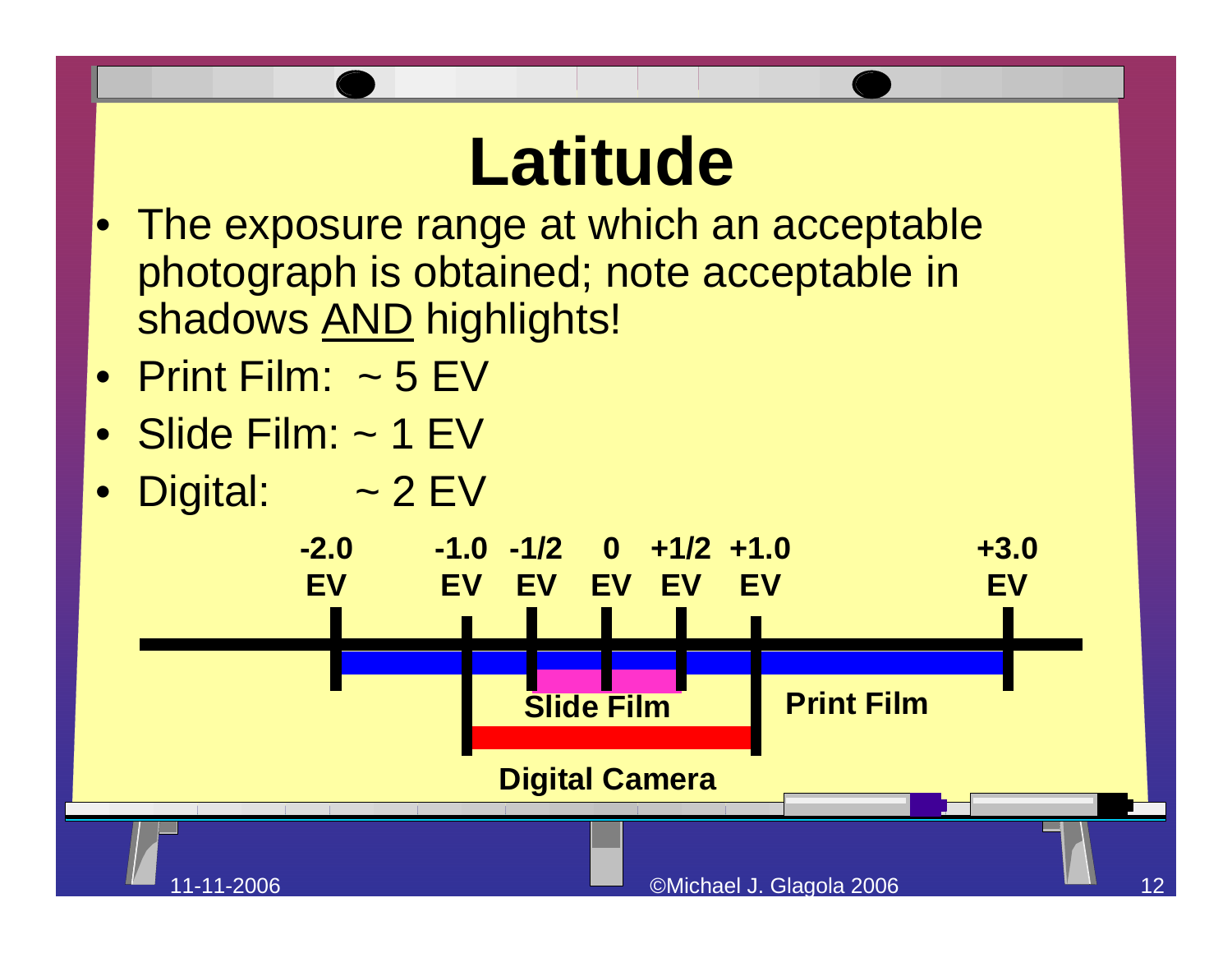# **Film Speed (ISO)**

- ISO measure of sensitivity to light; bigger the number the more sensitive the film (100, 200, 400, 800, 3200)
- Each doubling of ISO = twice the sensitivity or the need for 50% less light (-1 EV)
- The larger the number usually the more grain (film) or noise (digital) in the image
- Sunny 16 Rule: On a sunny day with the aperture set at f 16 the correct shutter speed is 1/ISO (ISO of 200; 1/250 sec @ f16)

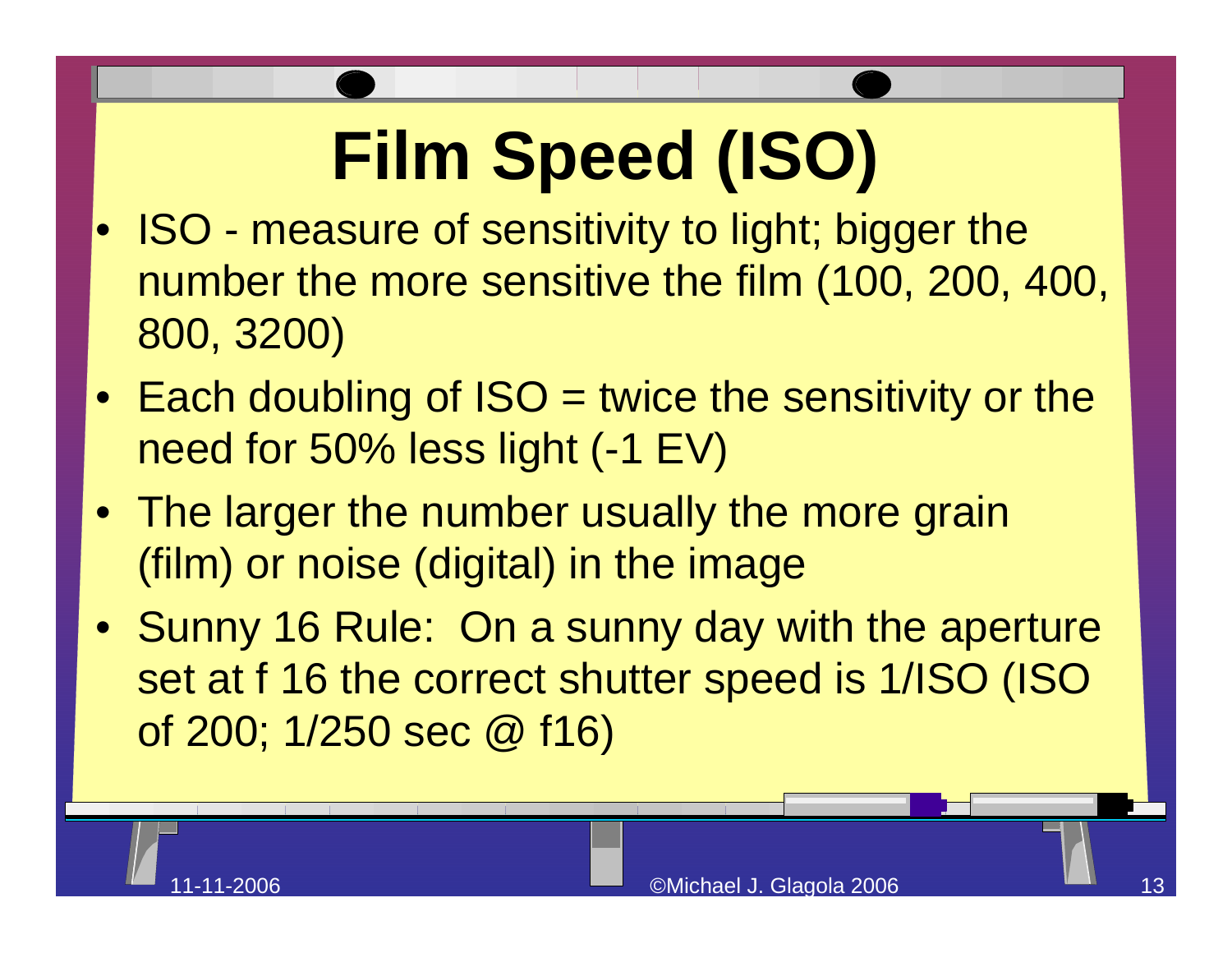## **Shutter Speed**

- Shutter Speed is the amount of time the shutter is open during exposure
- $\bullet$  Measured in fractions of a second
	- and the state of the state 1, ½, ¼, 1/8, 1/15, 1/30, 1/60, 1/125, 1/250, 1/500, 1/1000, 1/2000, …
	- and the state of the state  $-$  Usually written without the fraction, 1, 2, 4, 8, 15, 30, 60,  $\mid$ 125, 500, …
	- and the state of the state – Each doubling of shutter speed represents  $\frac{1}{2}$  the light of the previous exposure
- Typically a human can hand hold a "normal" 50mm lens at 1/60 second
- Telephoto lenses typically cannot be hand held below a shutter speed of 1/focal length of the lens (e.g. minimum hand hold shutter speed for a 200mm lens is 1/250 of a second)

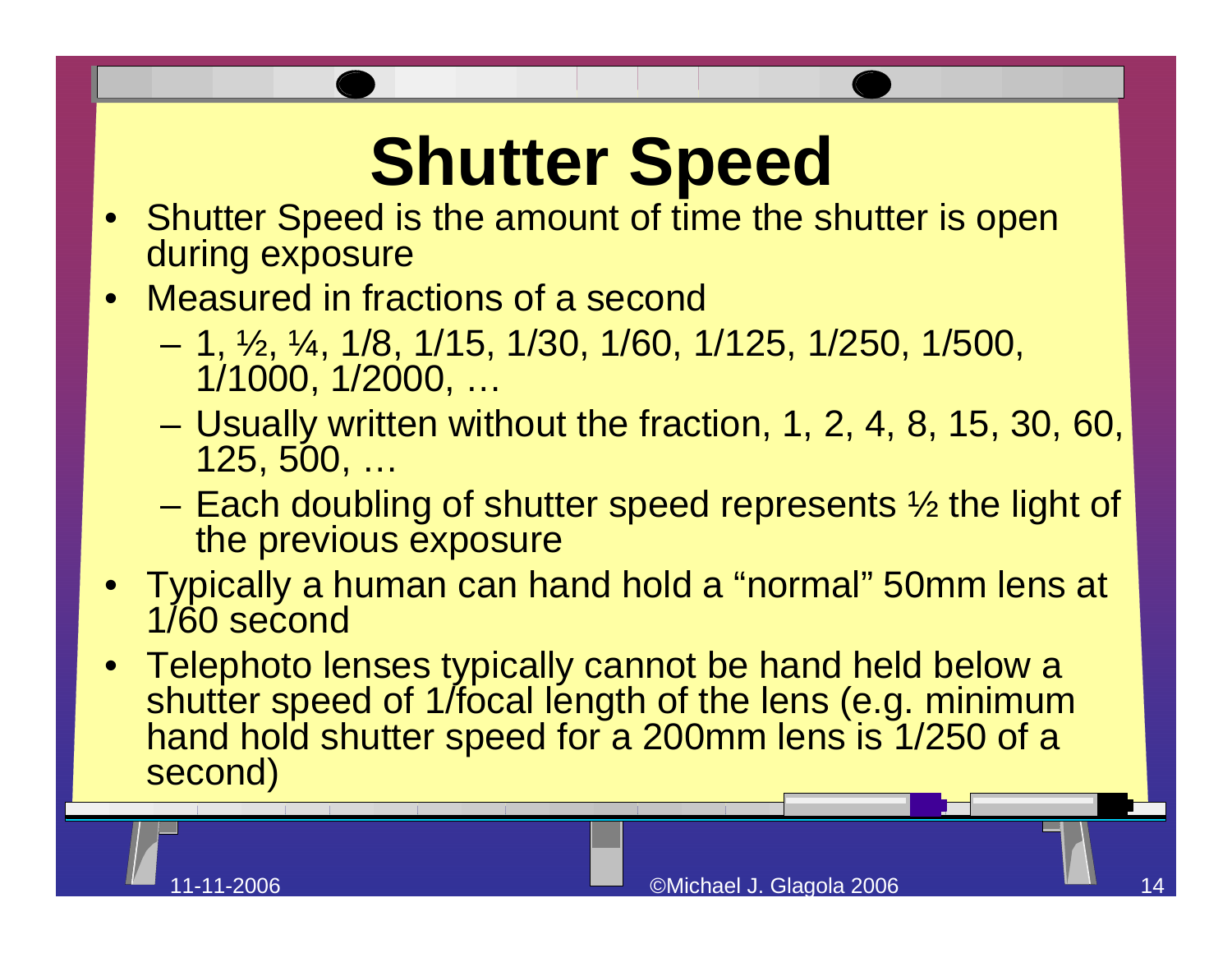

- • Aperture refers to the size of the lens opening; the ratio of focal length to effective aperture diameter
- • Measured in "f-stops"; the larger the number the smaller the opening and the less light that is left in. Each f-stop represents 50% less light than the preceding f-stop (1, 1.4, 2, 2.8, 4, 5.6, 8, 11, 16, 22, 32)
- • Depth of field describes the extent to which subject matter lying closer than or farther from the actual plane of focus appears to be in focus. The smaller the f-stop (e.g. 16) the less the light and the greater the depth of field; the larger the f-stop (2.8) the smaller the depth of field.

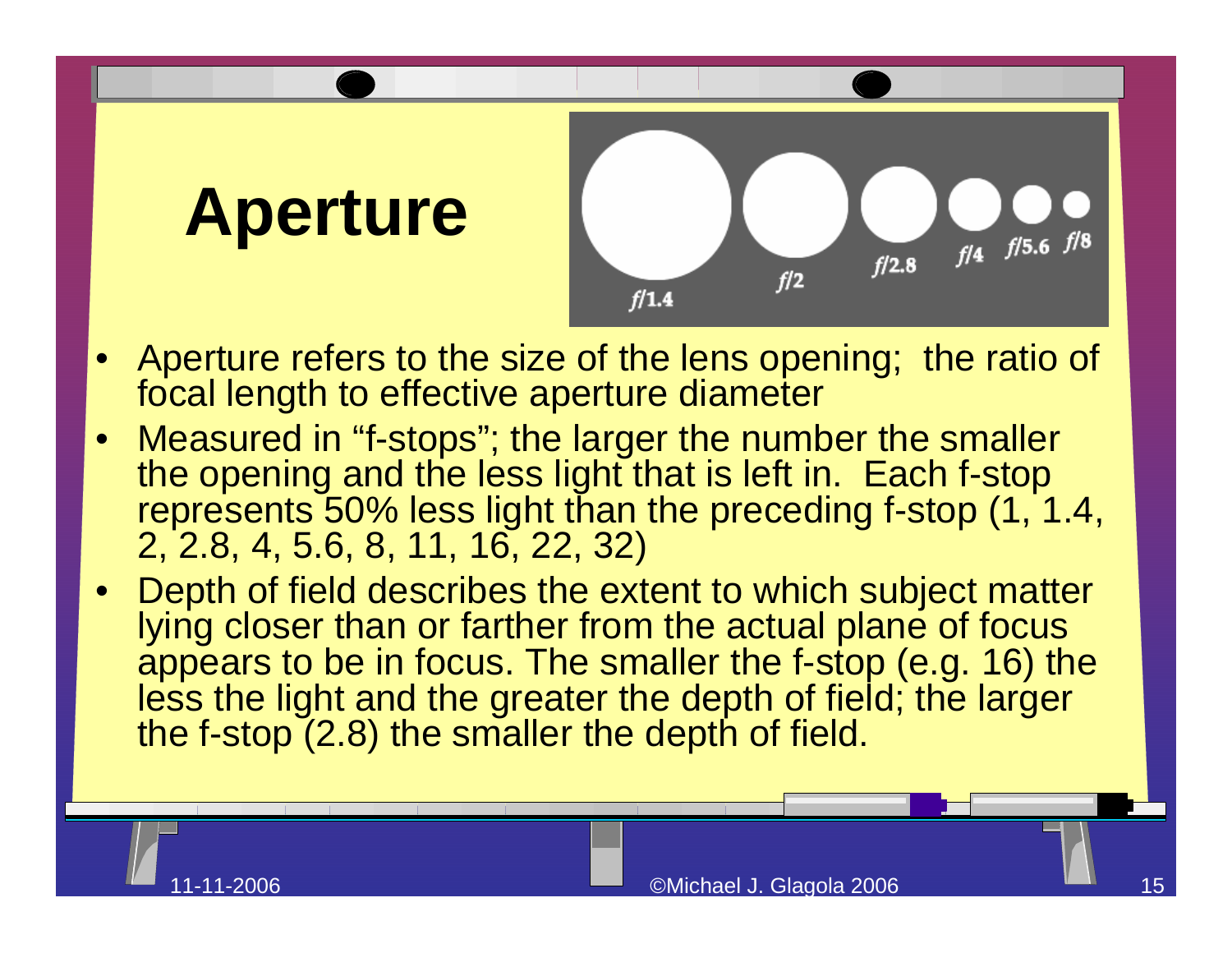## **Exposure Value**

- Exposure Values are numbers which refer to combinations of lens aperture and shutter speed. A reduction of 1 EV represents 50% less light.
- A full change of one shutter speed or one fstop while leaving the corresponding f-stop or shutter speed constant represents a change of 1 EV
- Exposure Value zero (EV 0) corresponds to exposure time of 1 second and aperture of f/1.0

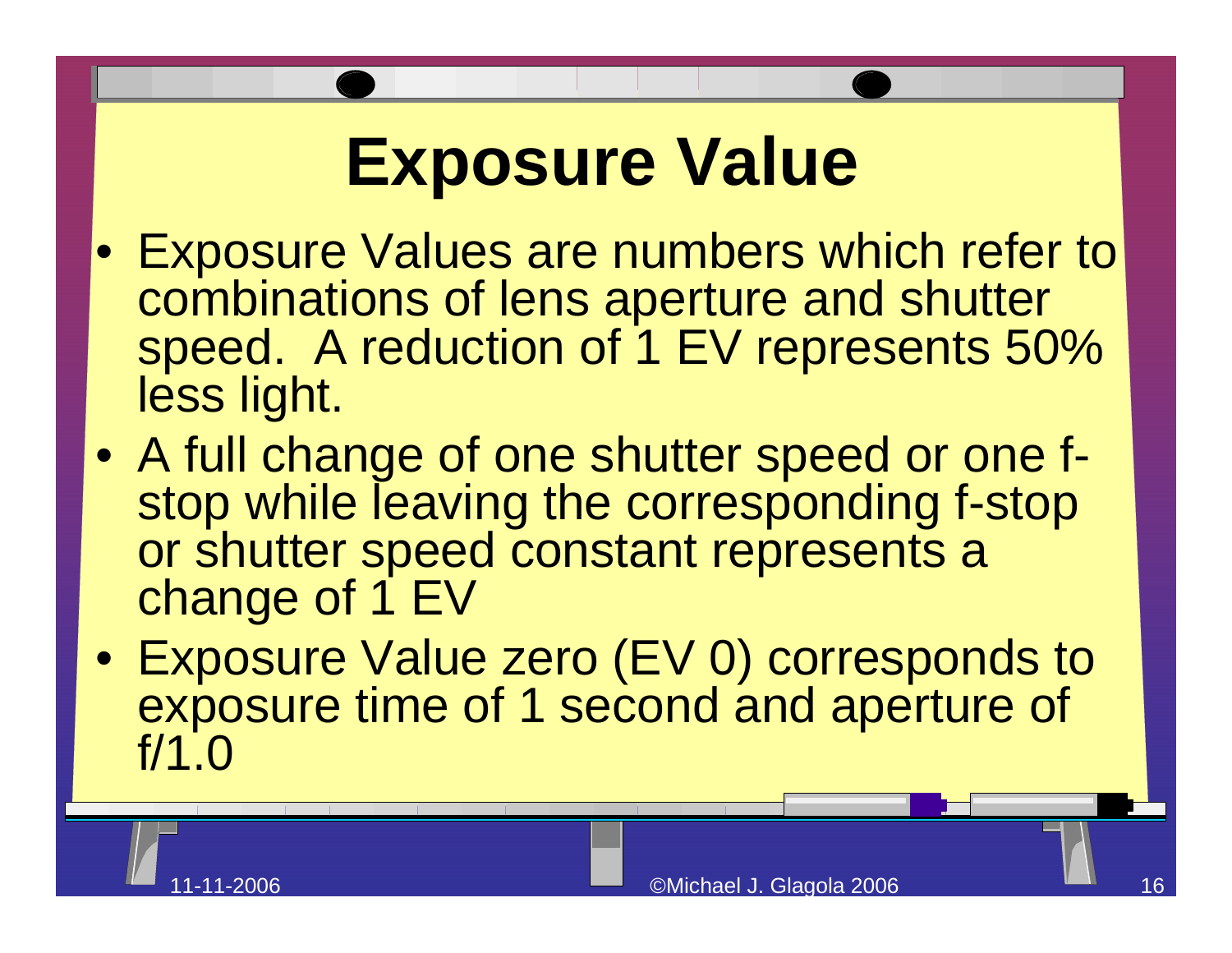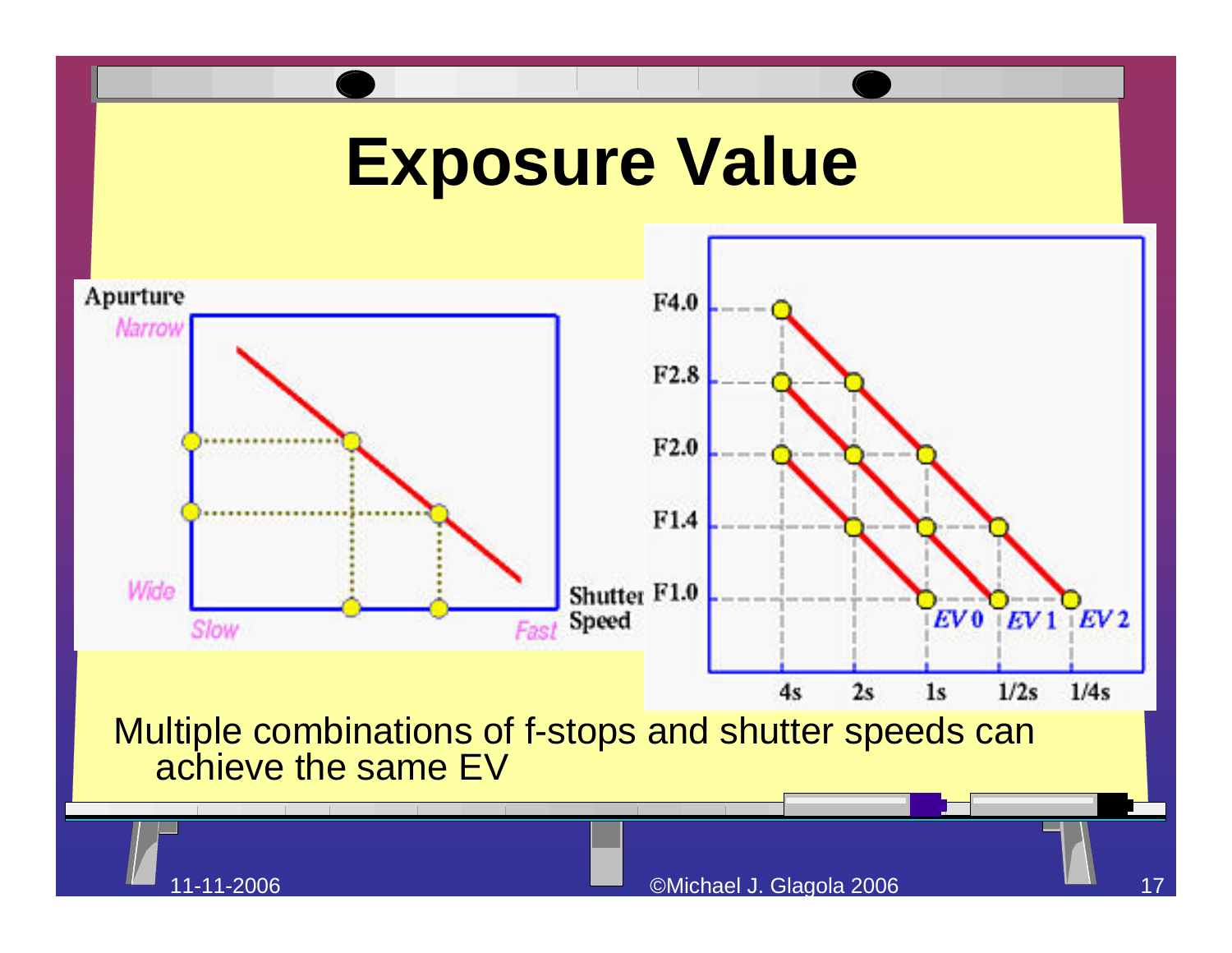# **Measuring Light and Determining Exposure**

- Light meters two types: reflective or incident
- Incident meters measure the light falling on the scene
- Reflective meter measures the light reflected off of the scene
- Camera light meters are reflective light meters
- **ALL** reflective light meters assume "the world" is 12% gray (approximately 12-18% gray)
- If the scene is not 12% gray then exposure problems can occur

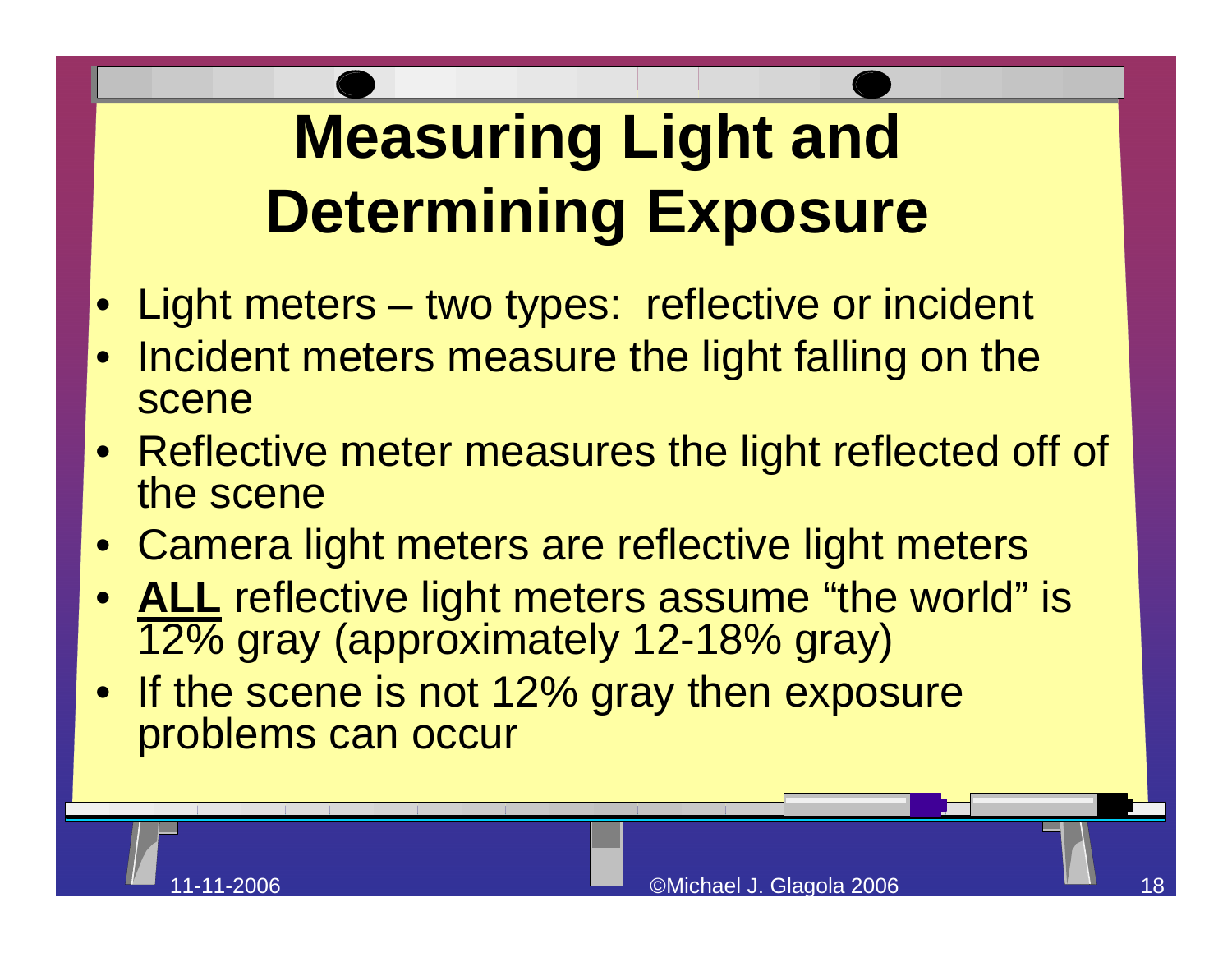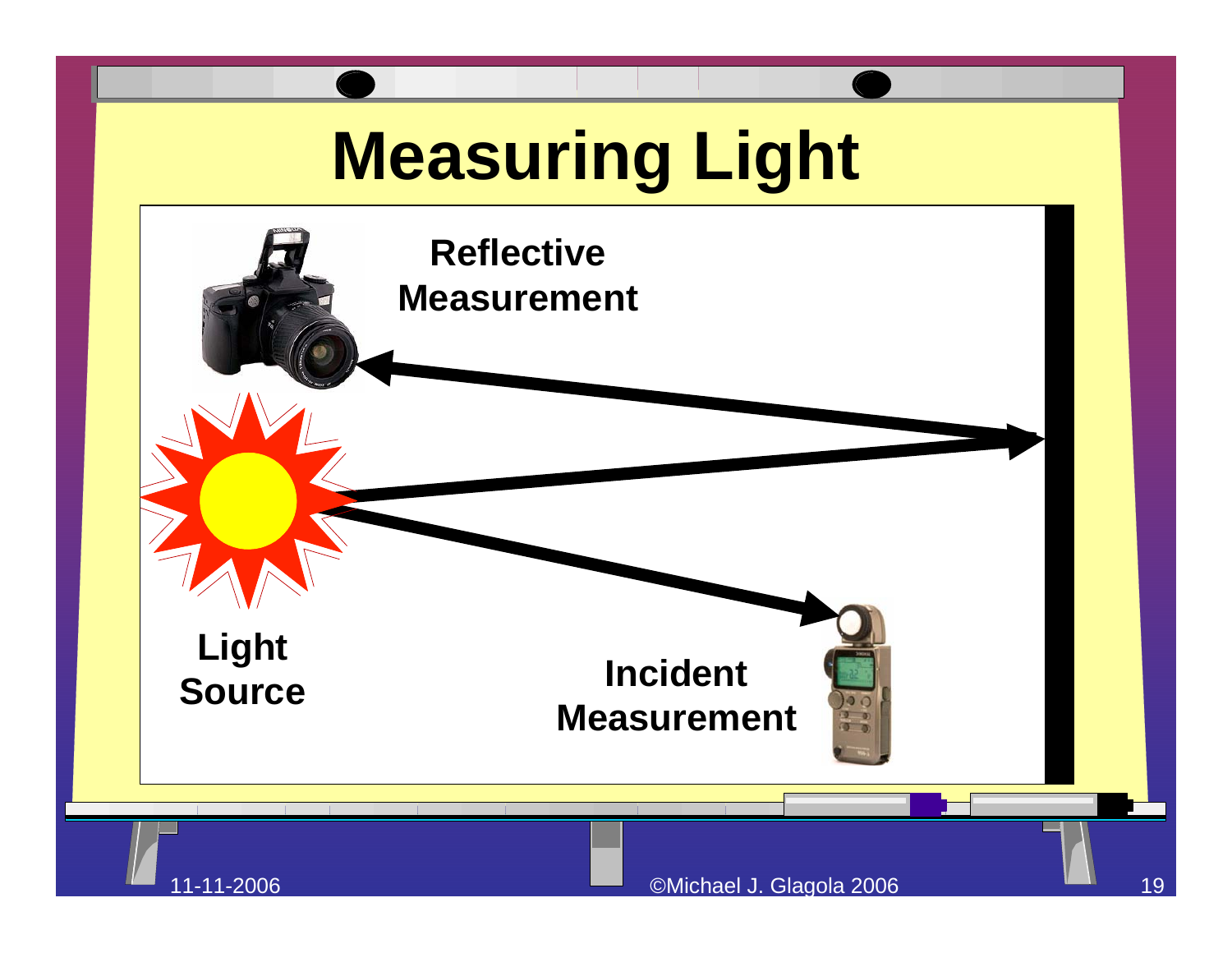# **Incident Light Meter**

• Incident metering, when done properly, reads the intensity of light falling on the subject and give accurate and consistent results



- Incident metering to give accurate results must measure the light where it falls on the subject
- The problem with incident metering is that it is often not possible to measure light where it falls on the subject

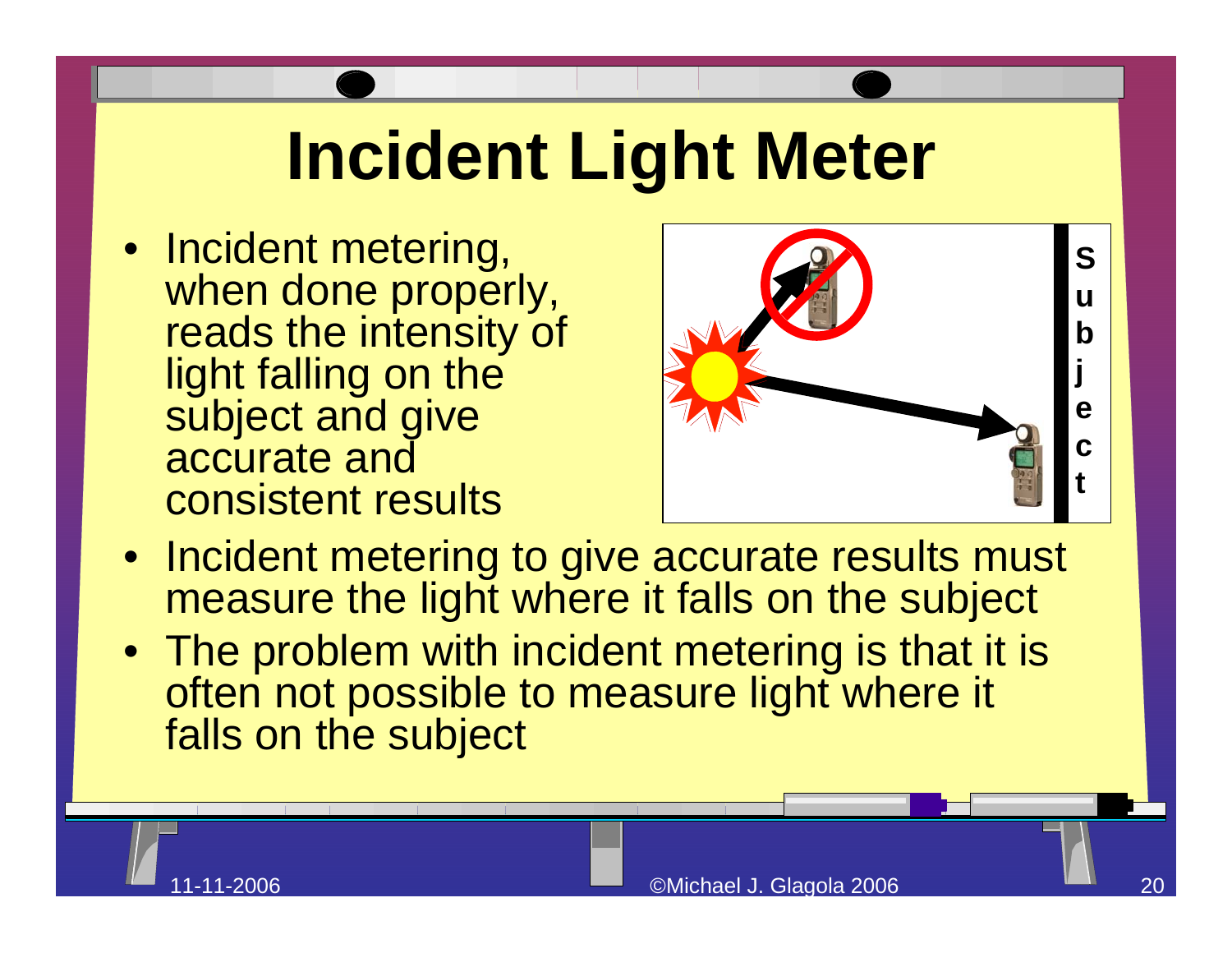## **Reflective Light Meters**

Three types of reflective light meters:

- **Spot** focuses on a very small portion of the scene (typically 1°~5° angle of view); good for working with scenes containing high contrast
- **Average** takes a general metering of the entire scene; easily fooled by complex lighting
- **Matrix** divides the scene into n # of sections, meters each one independently, and using a computerized algorithm tries to determine the appropriate exposure; better than average but still fooled by large sections that are not 12% gray

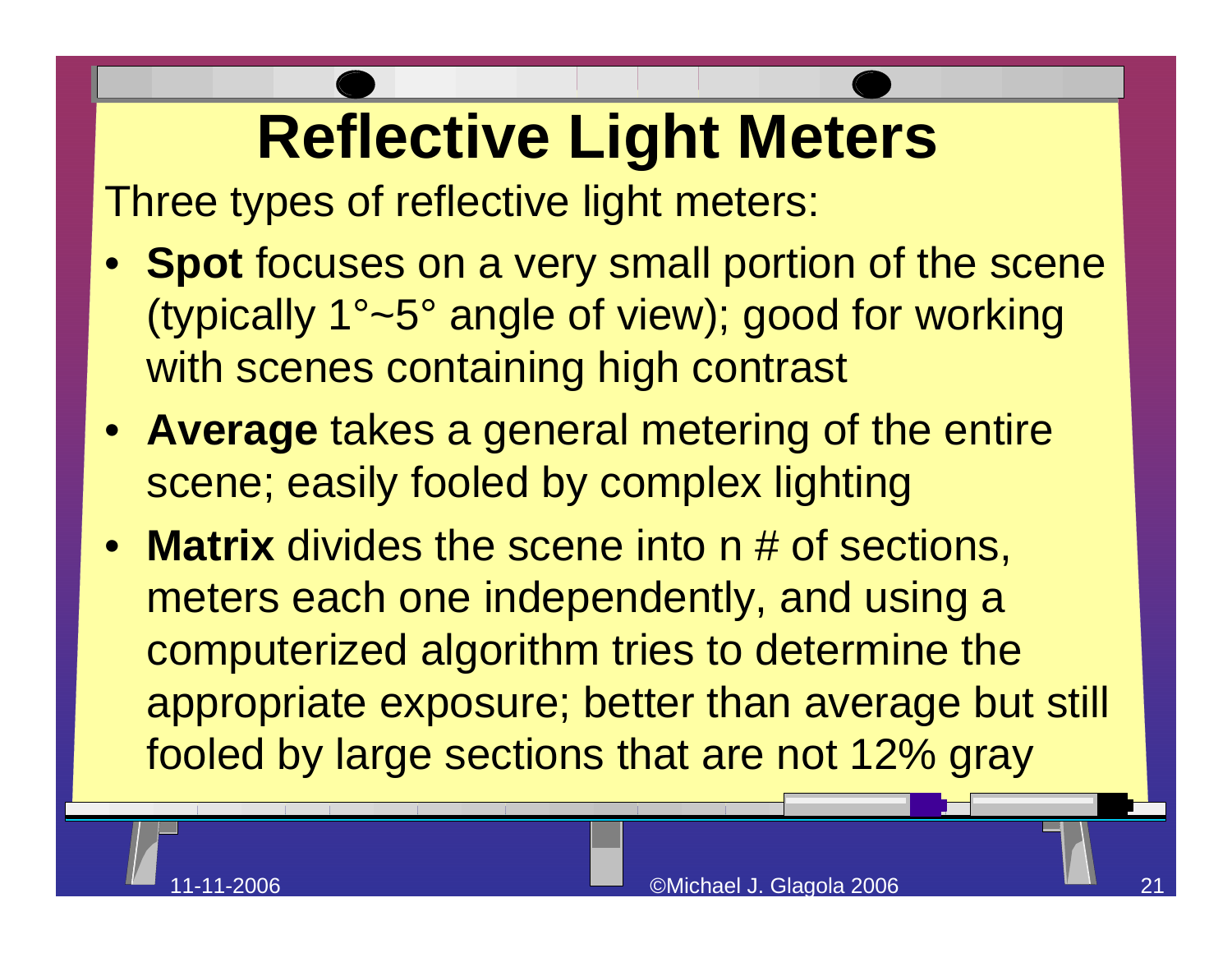#### **Exposure Examples Test Setup**



 Series of photos with a given **background** taken under identical light **conditions** with only change being about .3 EV every picture

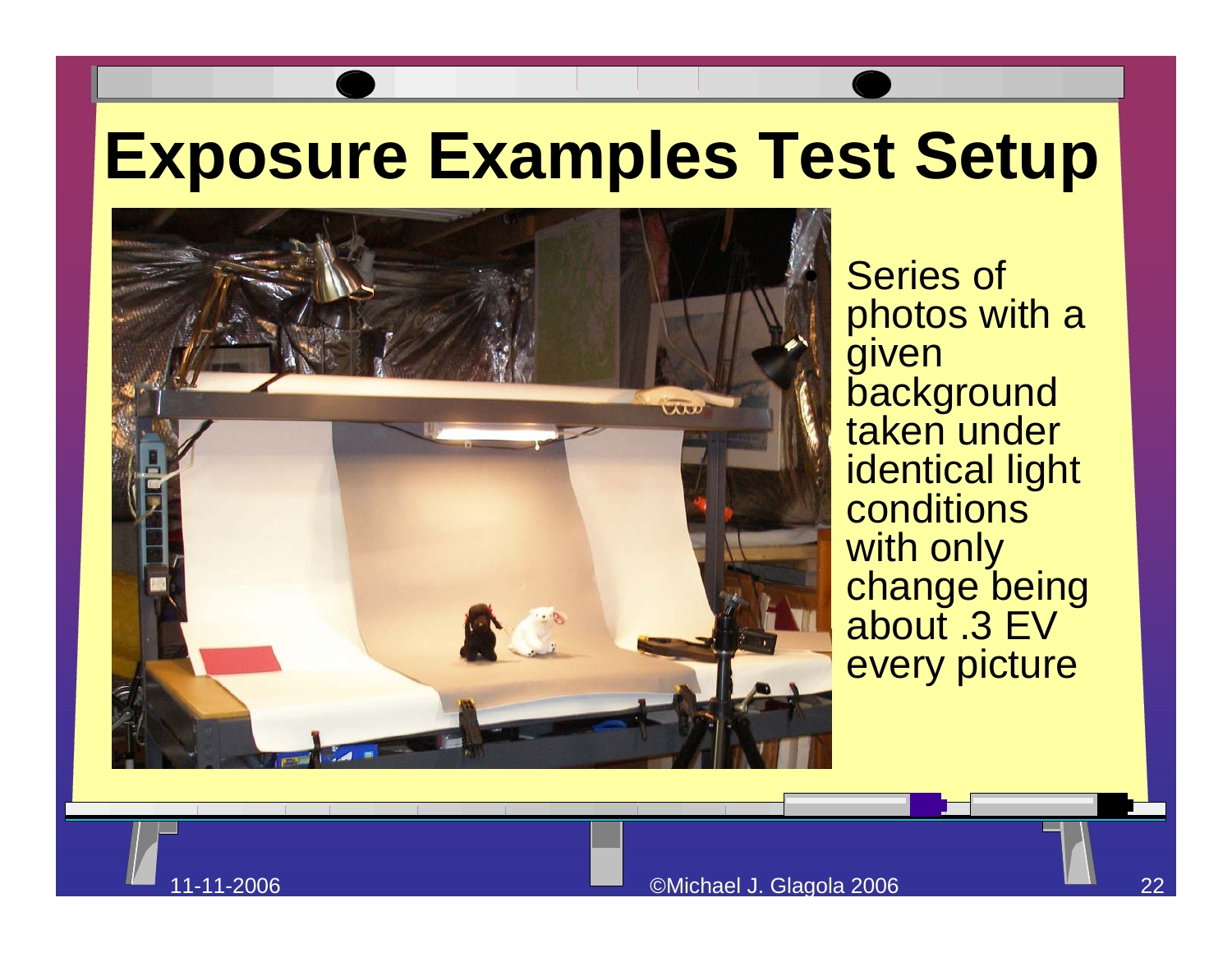#### **Measuring Light with a Reflective Light Meter: Example 1 White**

**Question? If you used the reflective light meter of a digital camera set on Auto Exposure to take a picture of a white card, what would the picture look like?**

**White Card**

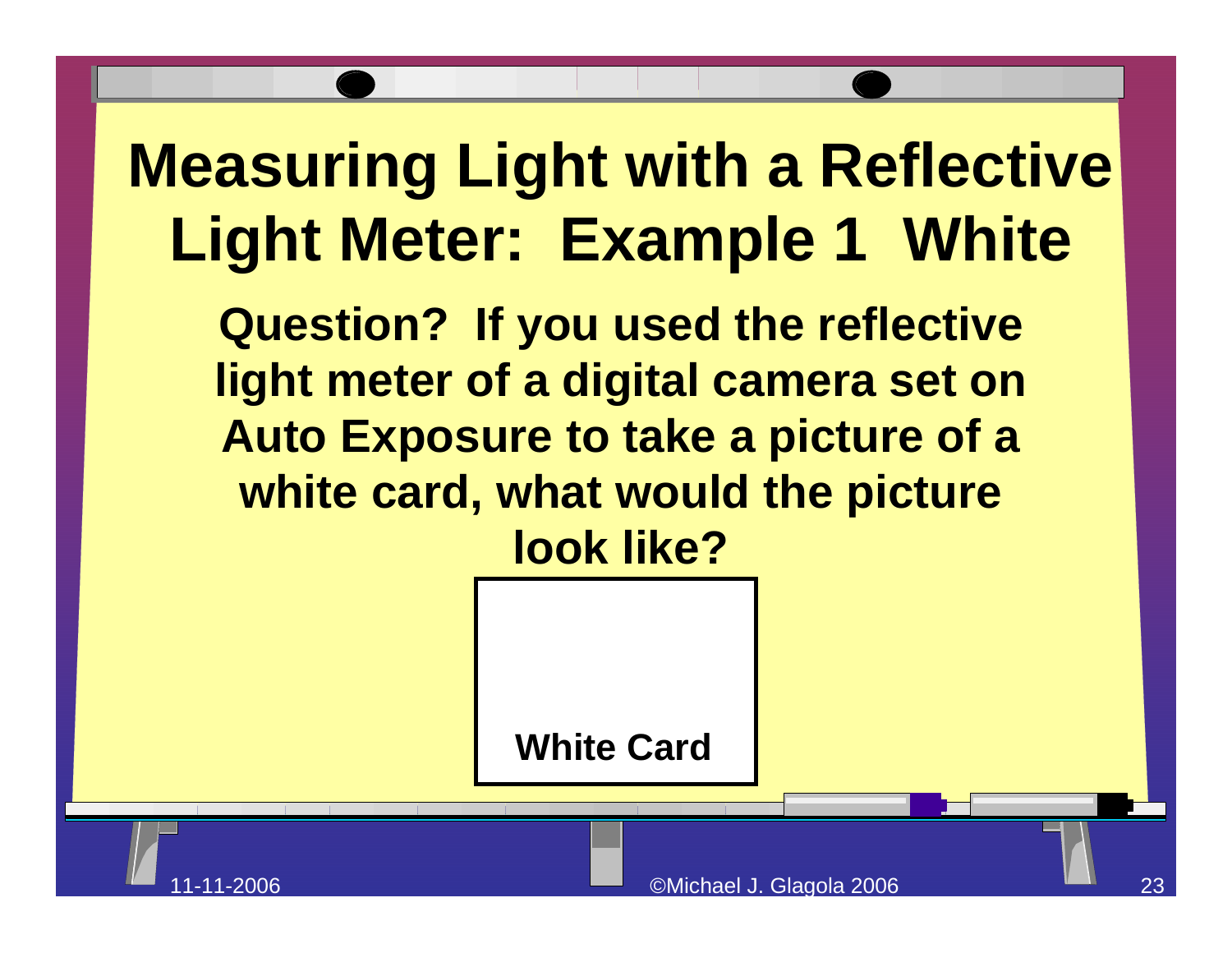#### **Measuring Light with a Reflective Light Meter: Example 1 White**

**Answer? If you used the reflective light meter of a digital camera set on Auto Exposure to take a picture of a white card, the picture would look like** 



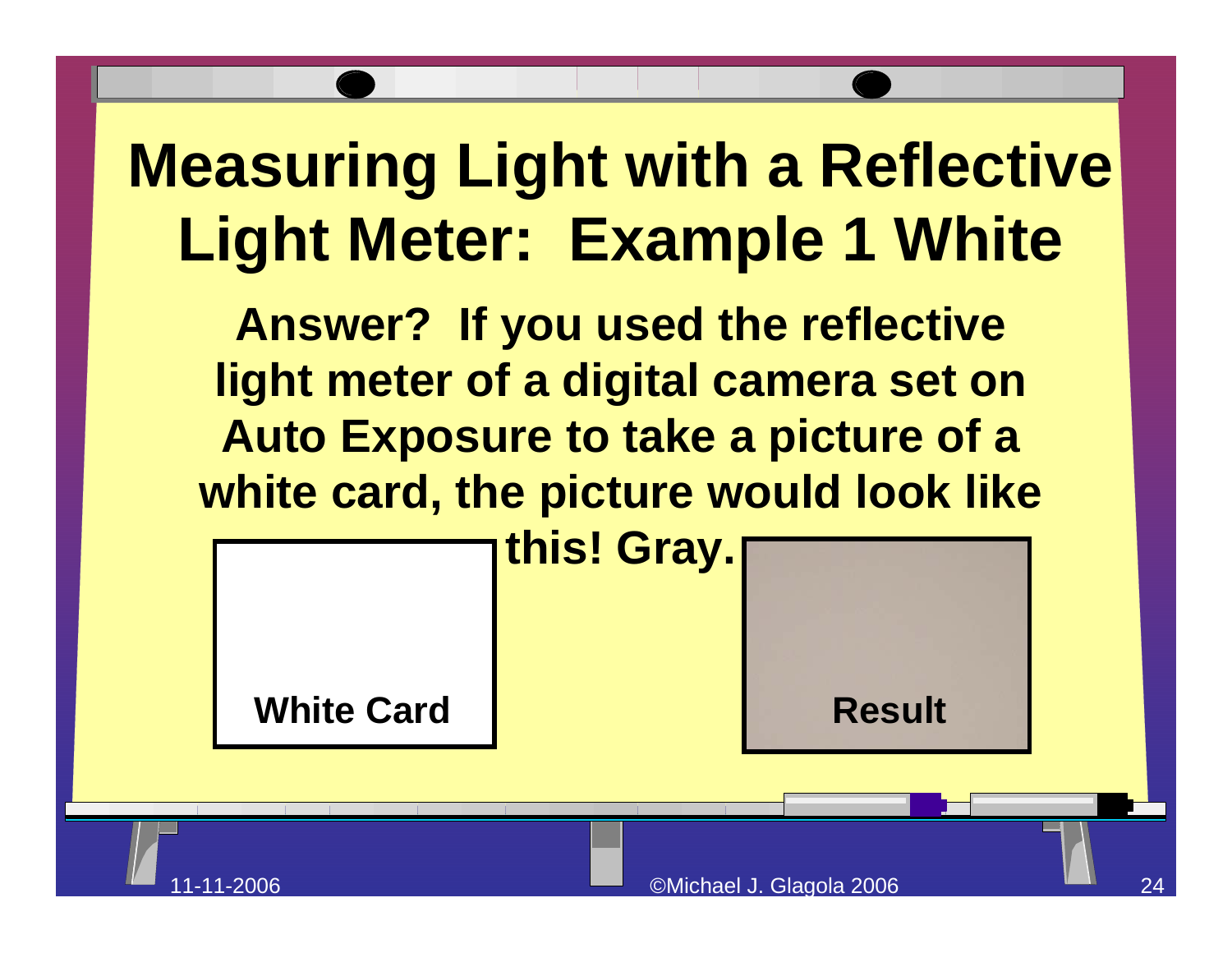#### **Measuring Light with a Reflective Light Meter: Example 1 White**

**White Card**

**Result**

**Why did the photo of the white card turn gray? The light meter which assumes the world is 12% gray reduced the light and the white card appeared gray!**

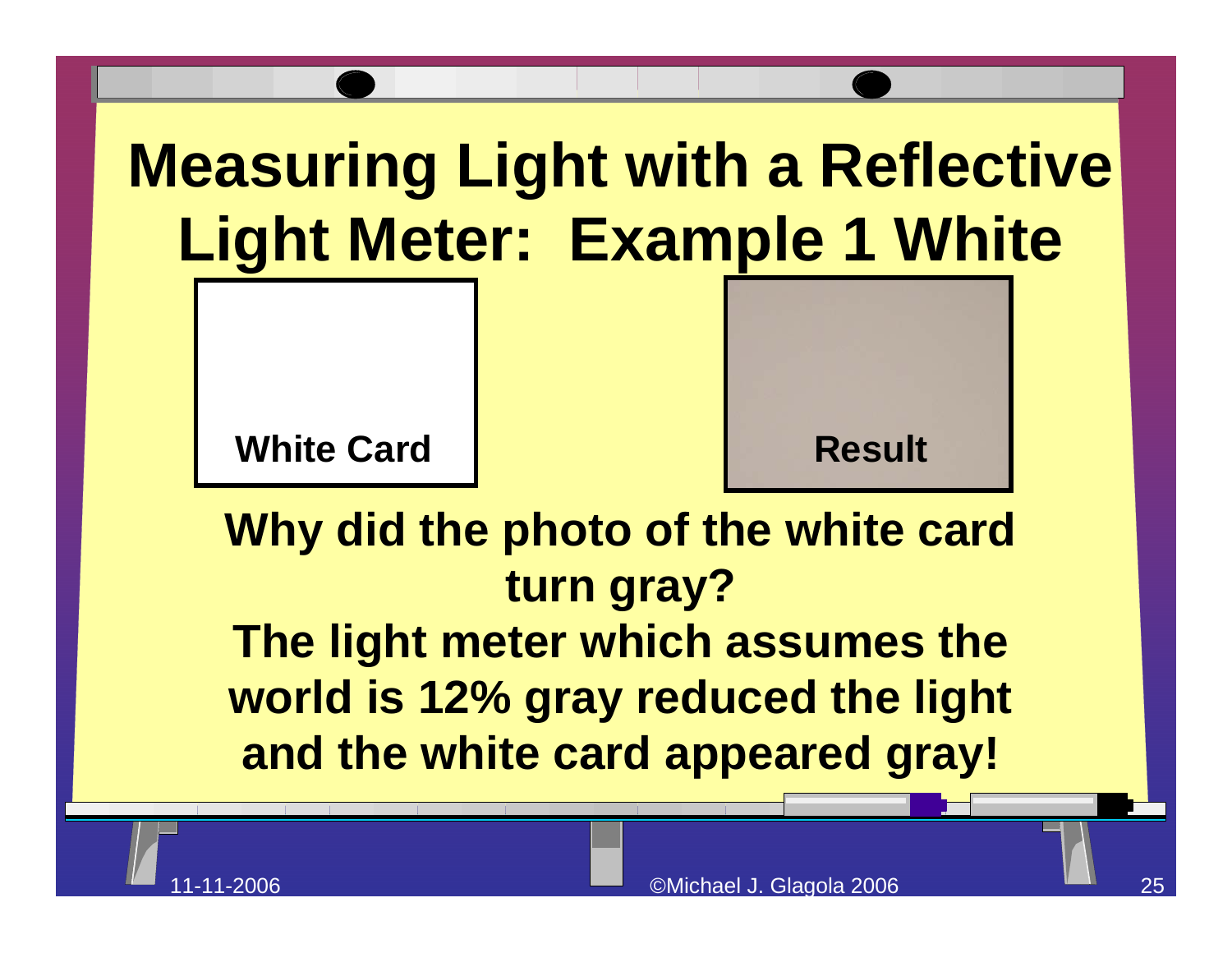#### **Measuring Light with a Reflective Light Meter: Example 2 Gray**

**Question? If you used the reflective light meter of a digital camera set on Auto Exposure to take a picture of a gray card, what would the picture look like?**



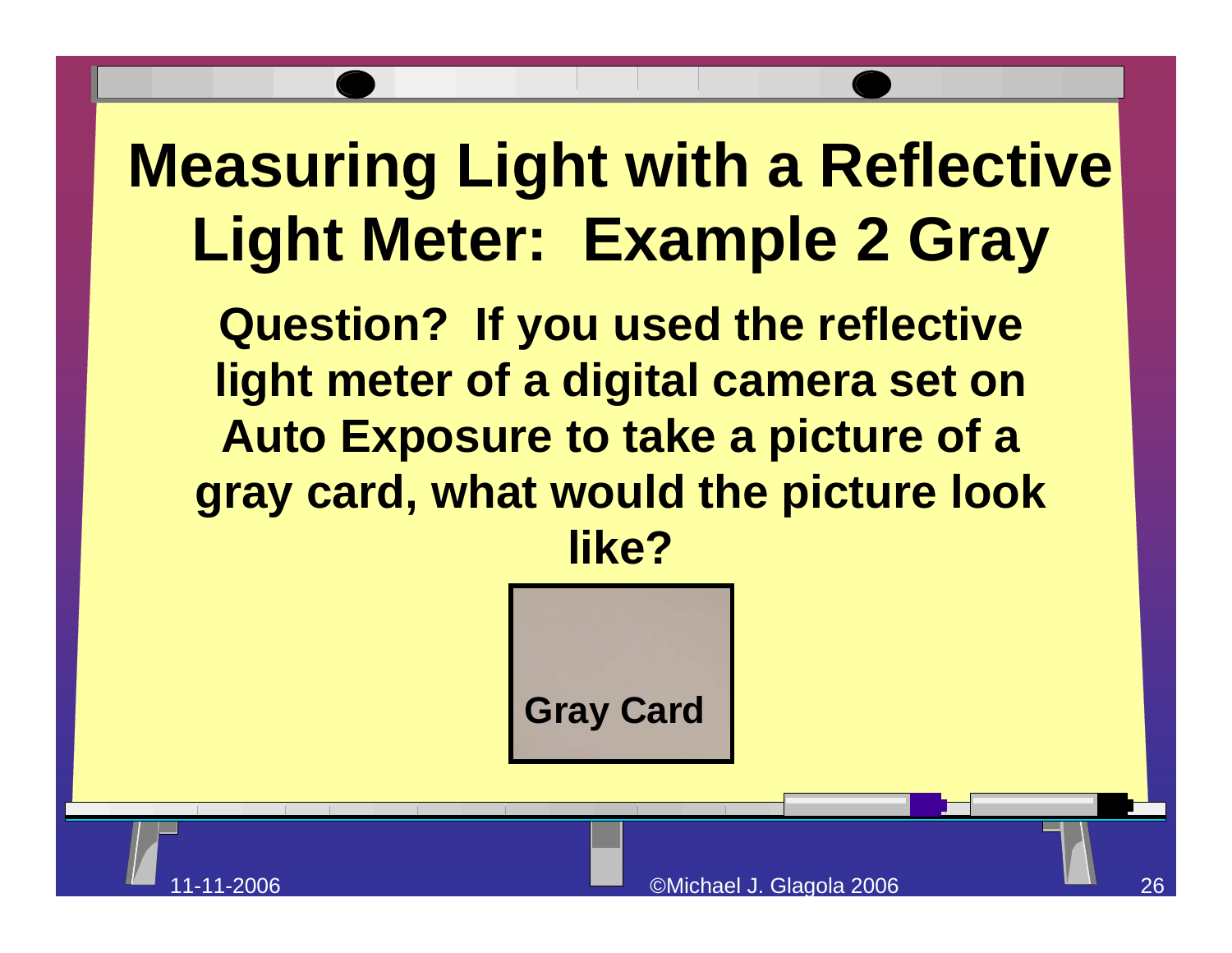#### **Measuring Light with a Reflective Light Meter: Example 2 Gray**

**Answer? If you used the reflective light meter of a digital camera set on Auto Exposure to take a picture of a gray card, the picture would look like this! Gray.**





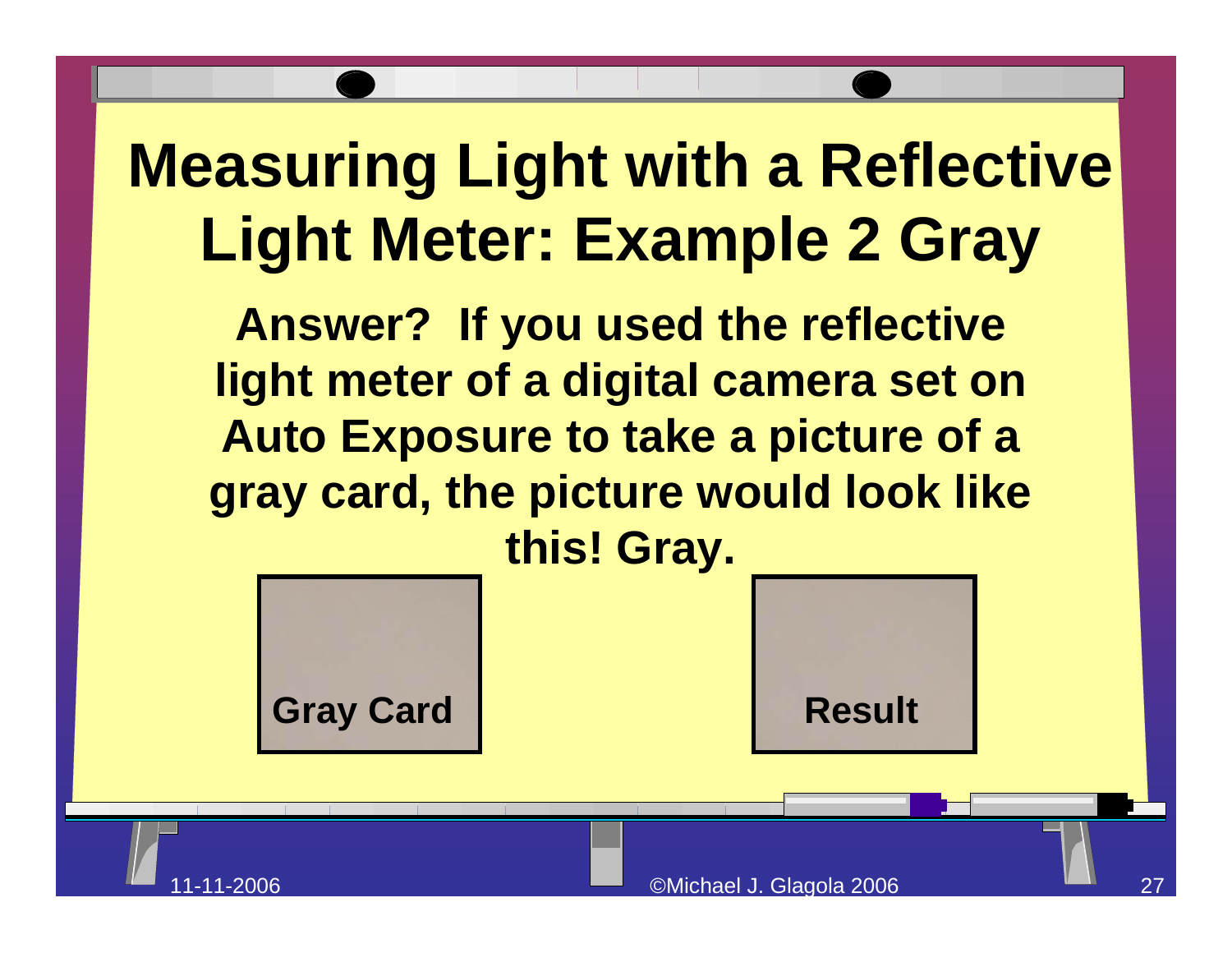#### **Measuring Light with a Reflective Light Meter: Example 2 Gray**





#### **Why did the photo of the gray card stay gray? The light meter which assumes the world is 12% gray saw 12% gray and everything worked as it is suppose to!**

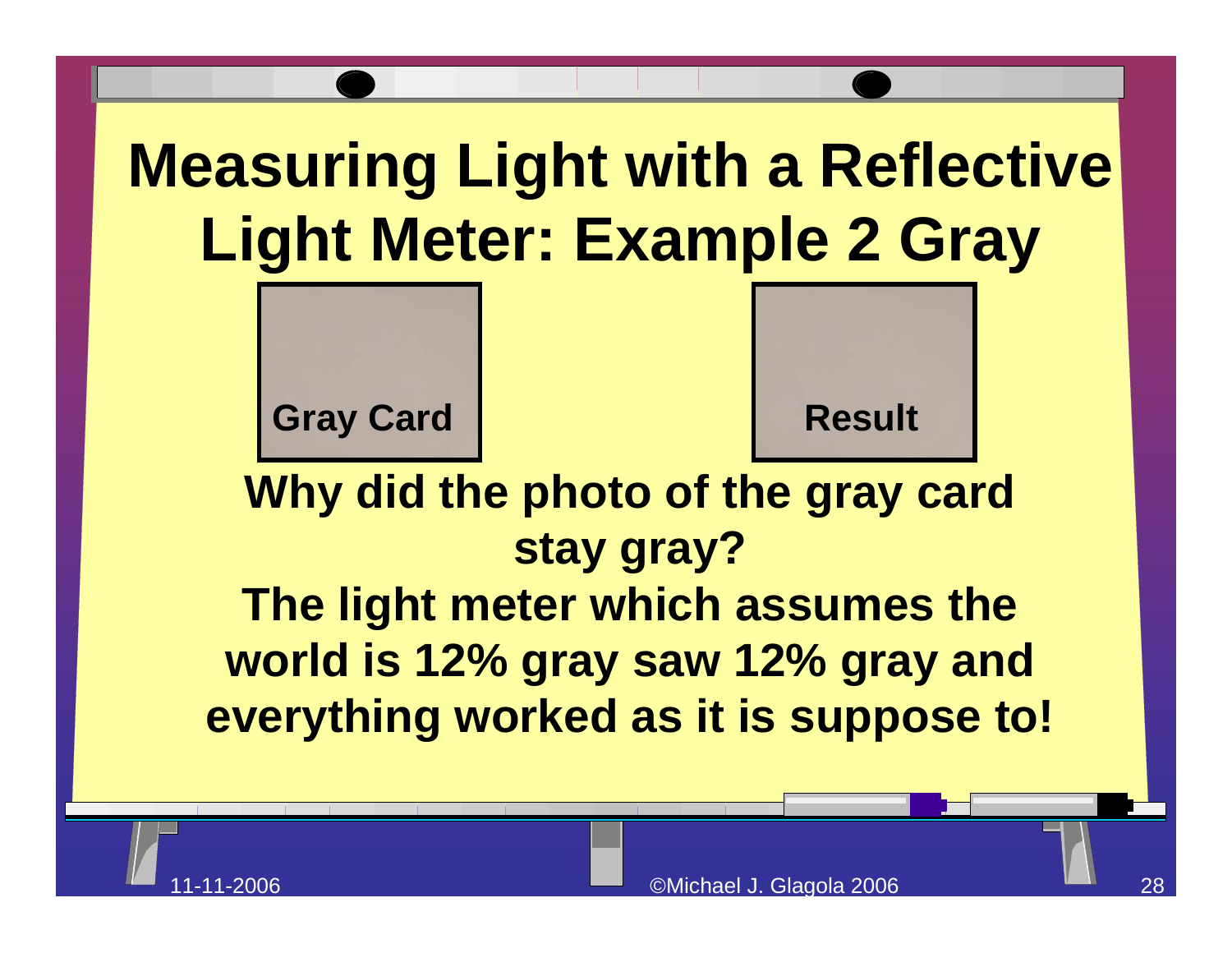## **Measuring Light with a Reflective Light Meter: Example 3 White Light Intensity**

**White Card** Exposed with light meter set on auto with exposure bias of:

#### Meter on auto the result is too dark Correct is +2 EV **-2 EV-1 EV 0 EV +1 EV +2 EV**

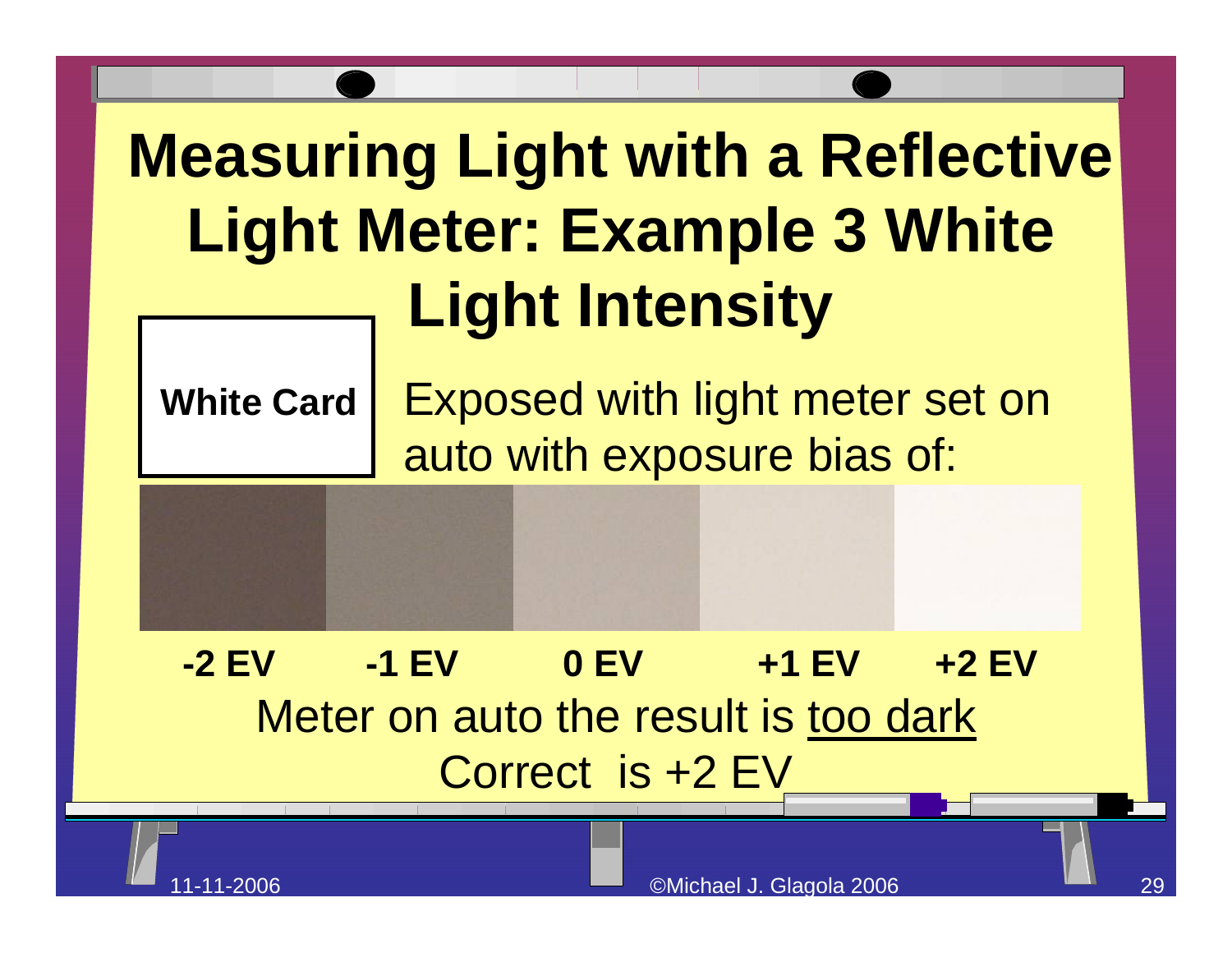## **Measuring Light with a Reflective Light Meter: Example 4 Gray Light Intensity**



Gray Card Exposed with light meter set on auto with exposure bias of:

**-2 EV-1 EV 0 EV +1 EV +2 EV**

#### **Meter on auto is Correct**

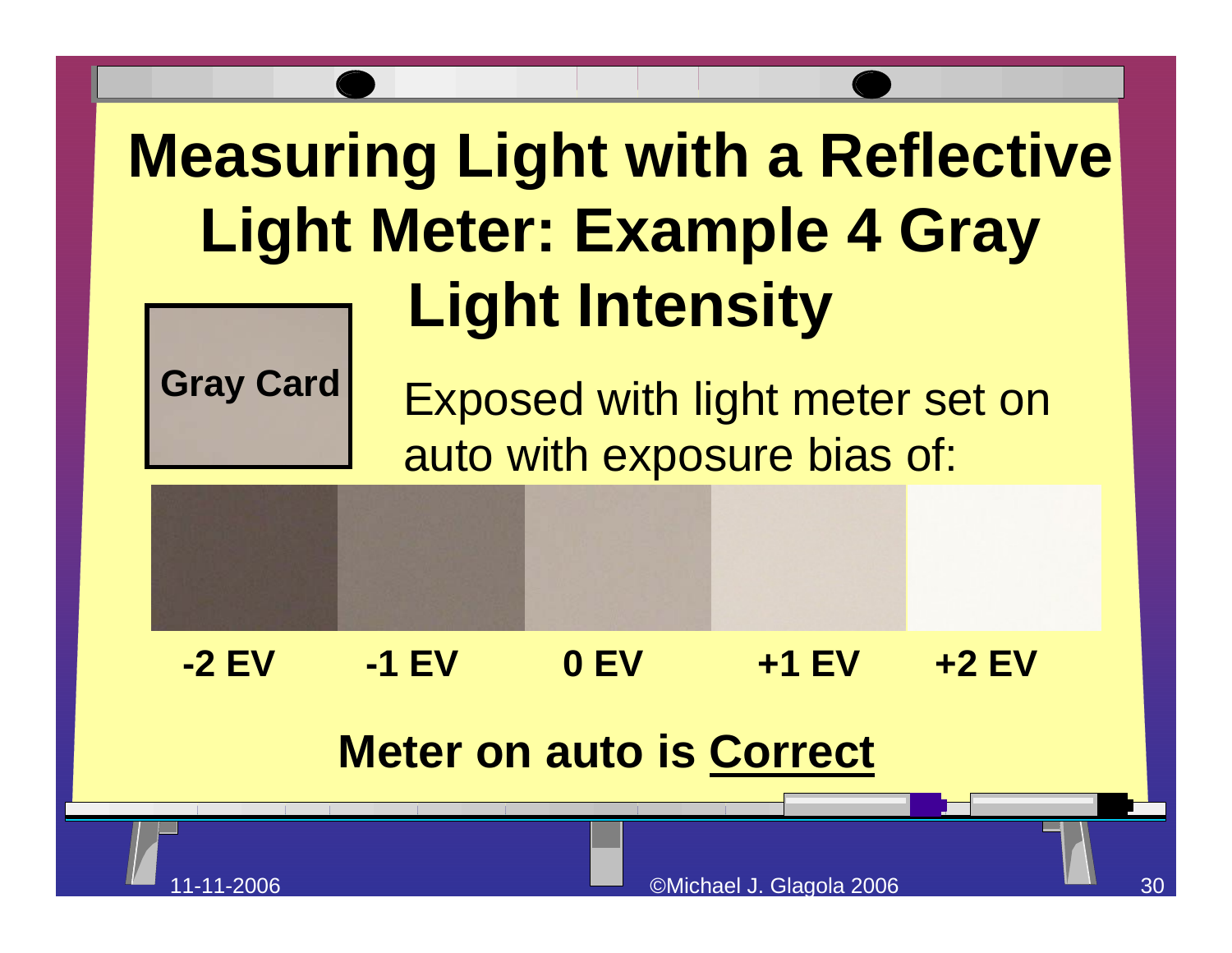### **Measuring Light with a Reflective Light Meter – Example 5 Gray and White Light Intensity White Card on top; Gray Card on bottom**



#### **Black, Gray, and White are only differences in light intensity!!!**

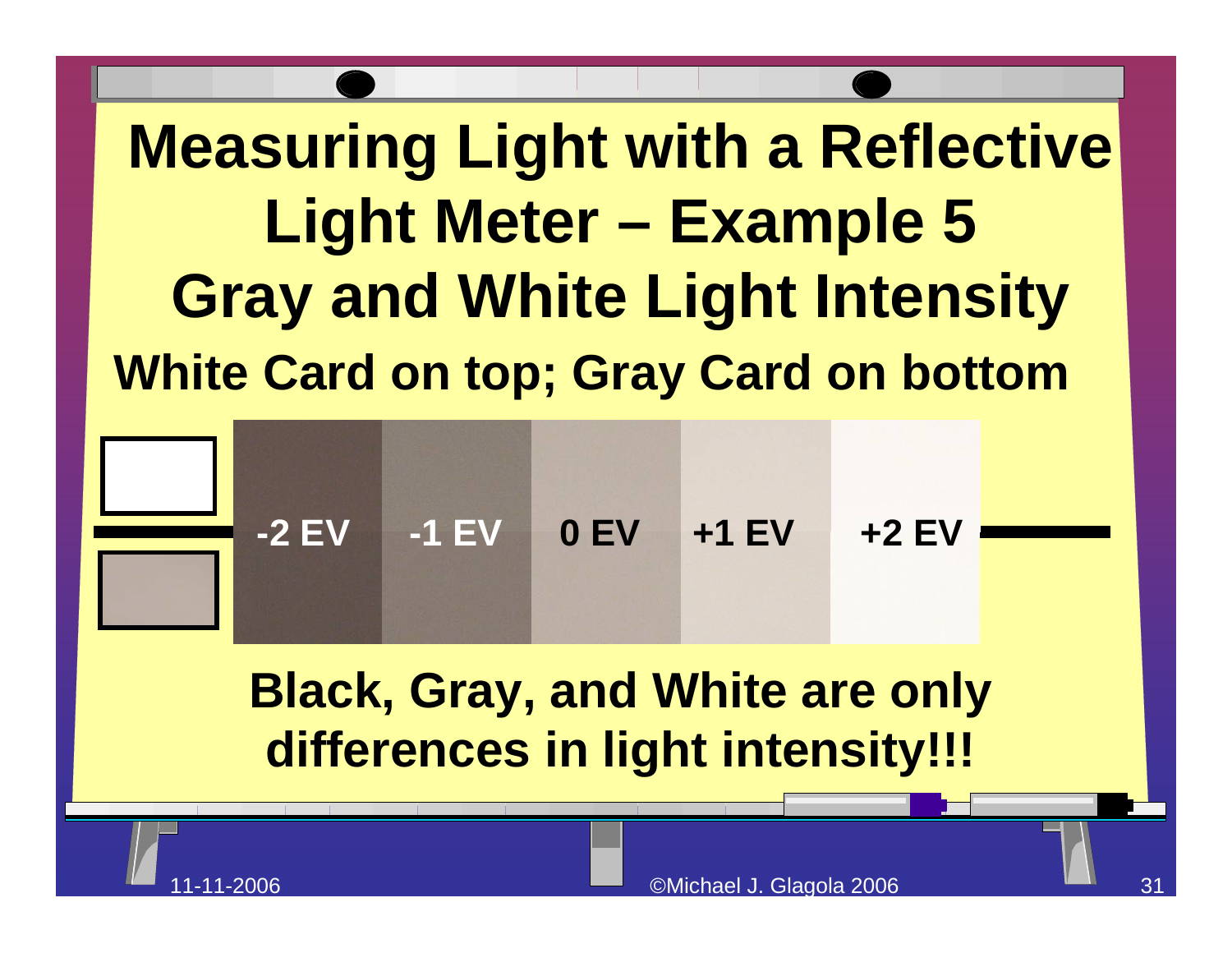#### **Exposure Example 1 "Normal" Object; White Background**





With a background that is brighter than 12% gray, the light meter on auto is fooled! Add light (+EV) to brighten the image



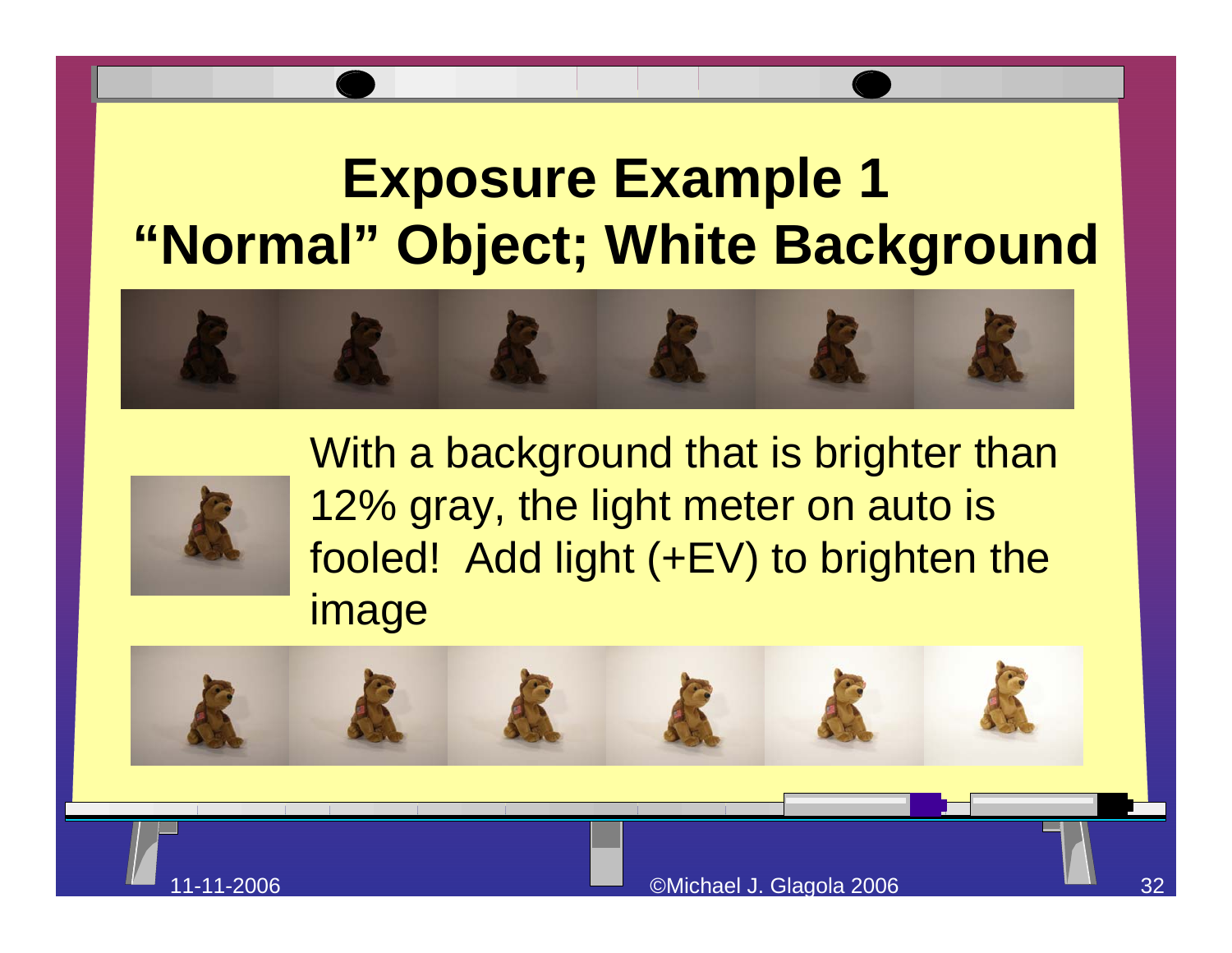#### **Exposure Example 2 High Contrast; White Background**





With high contrast and a background lighter than 12% gray it may not be possible to add light (+EV) and find an exposure that will fit the latitude of digital. Consider bracketing and fixing in software.

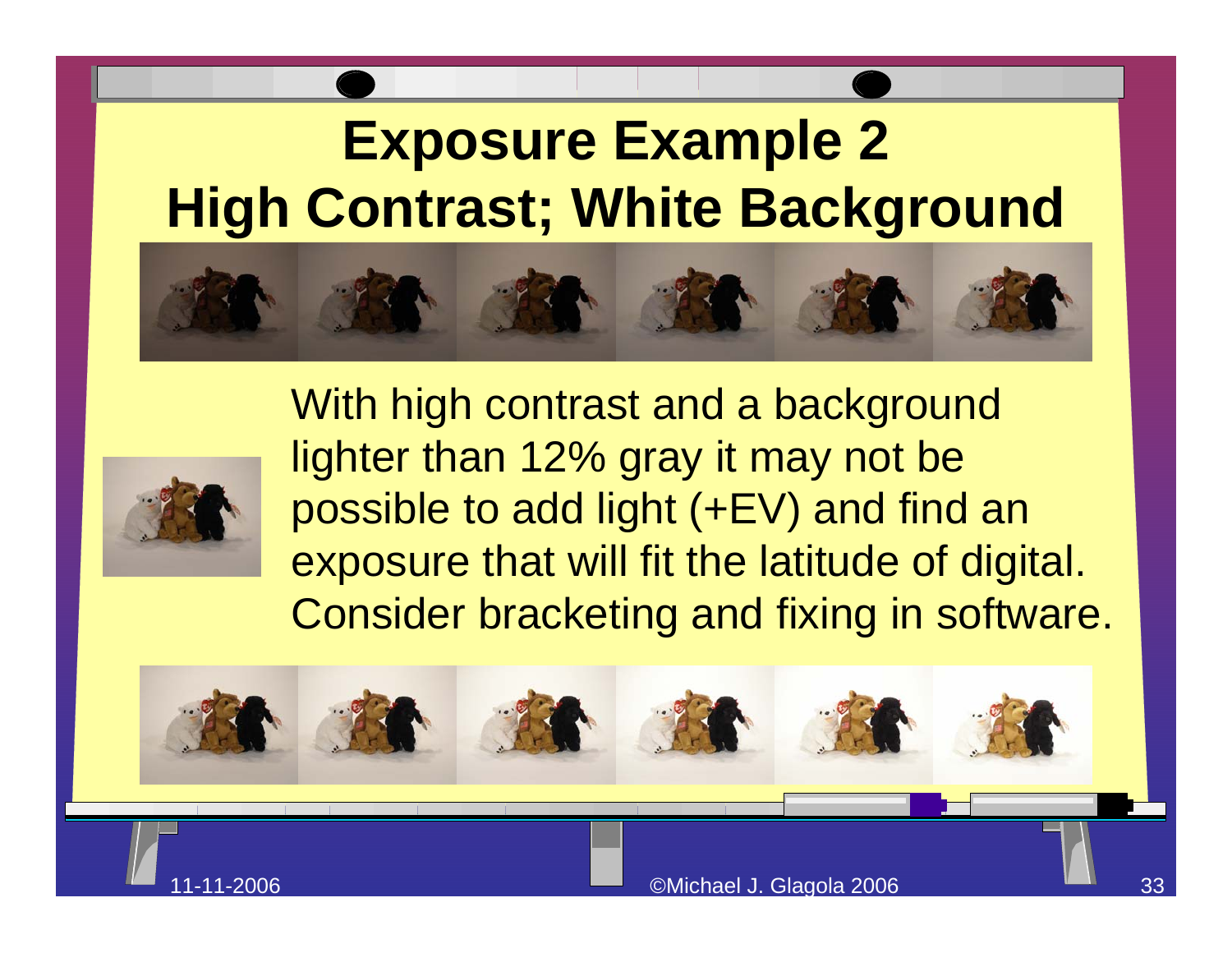#### **Exposure Example 3 High Contrast; Gray Background**





11-11-2006

With high contrast and a background that is 12% gray should be OK especially if one fixes in software. Consider bracketing just in case latitude is a problem

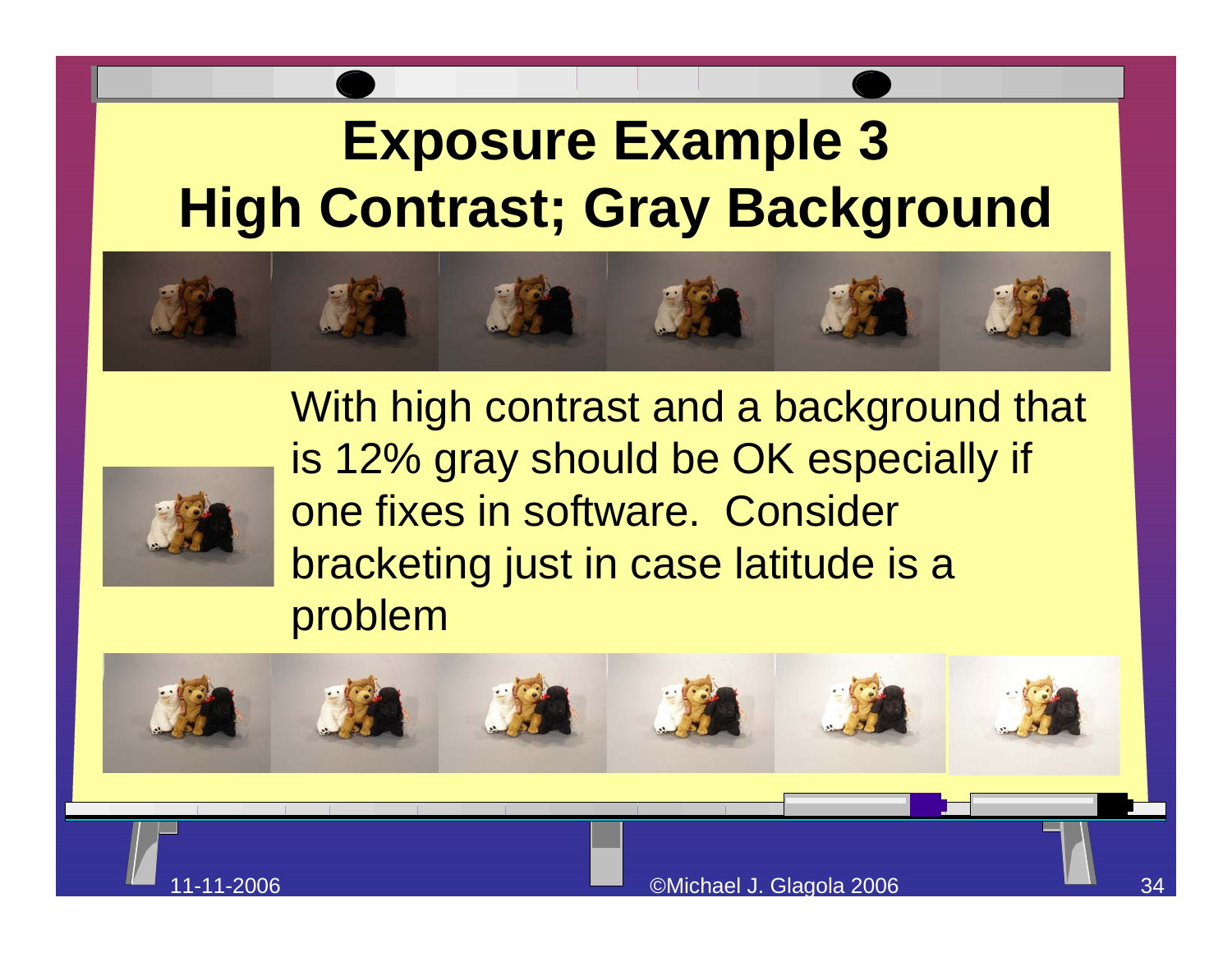

With a background darker than 12% gray subtract light (-EV). With high contrast and a background darker than 12% gray it may not be possible to subtract light (-EV) and find an exposure that will fit the latitude of digital. Consider bracketing and fixing in software.

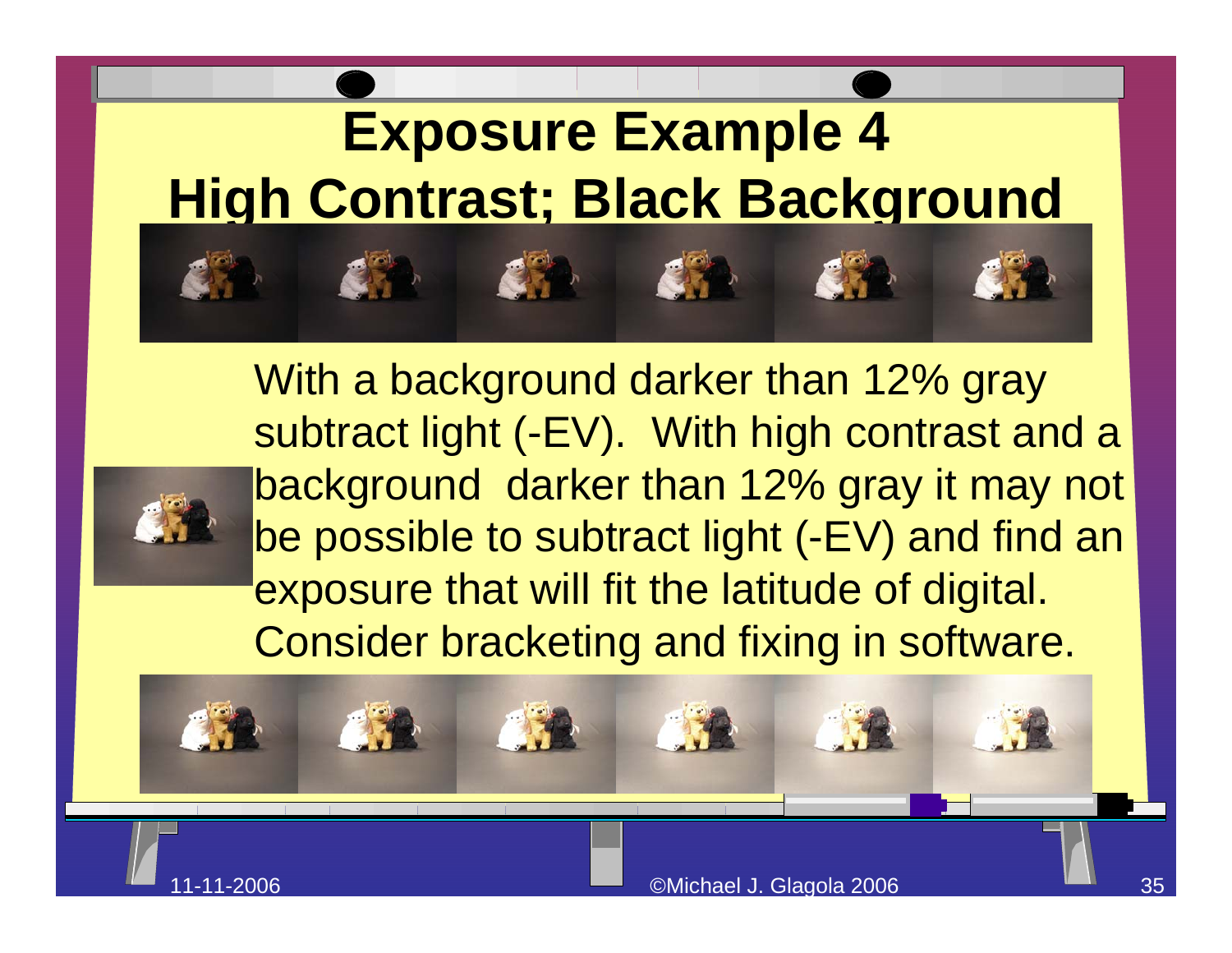# **Lighting/Exposure Recap**

- NO digital camera on Auto can handle all lighting situations; problem occurs when the scene is significantly darker or lighter than 12% GRAY
	- **Harry Committee**  $-$  If scene is lighter than 12% gray add light (+EV)
	- – $-$  If scene is darker than 12% gray subtract light (-EV)
	- and the state of the state – Be aware that high contract in the scene may exceed the latitude of the digital sensor to such a extent that it CANNOT be fixed in software alone; consider bracketing
- Learn to recognize difficult lighting situations and experiment to find what works
- Analyze your "problem" pictures and learn from them
- Practice, Practice, Practice!!!!!!!!!!!!!!!

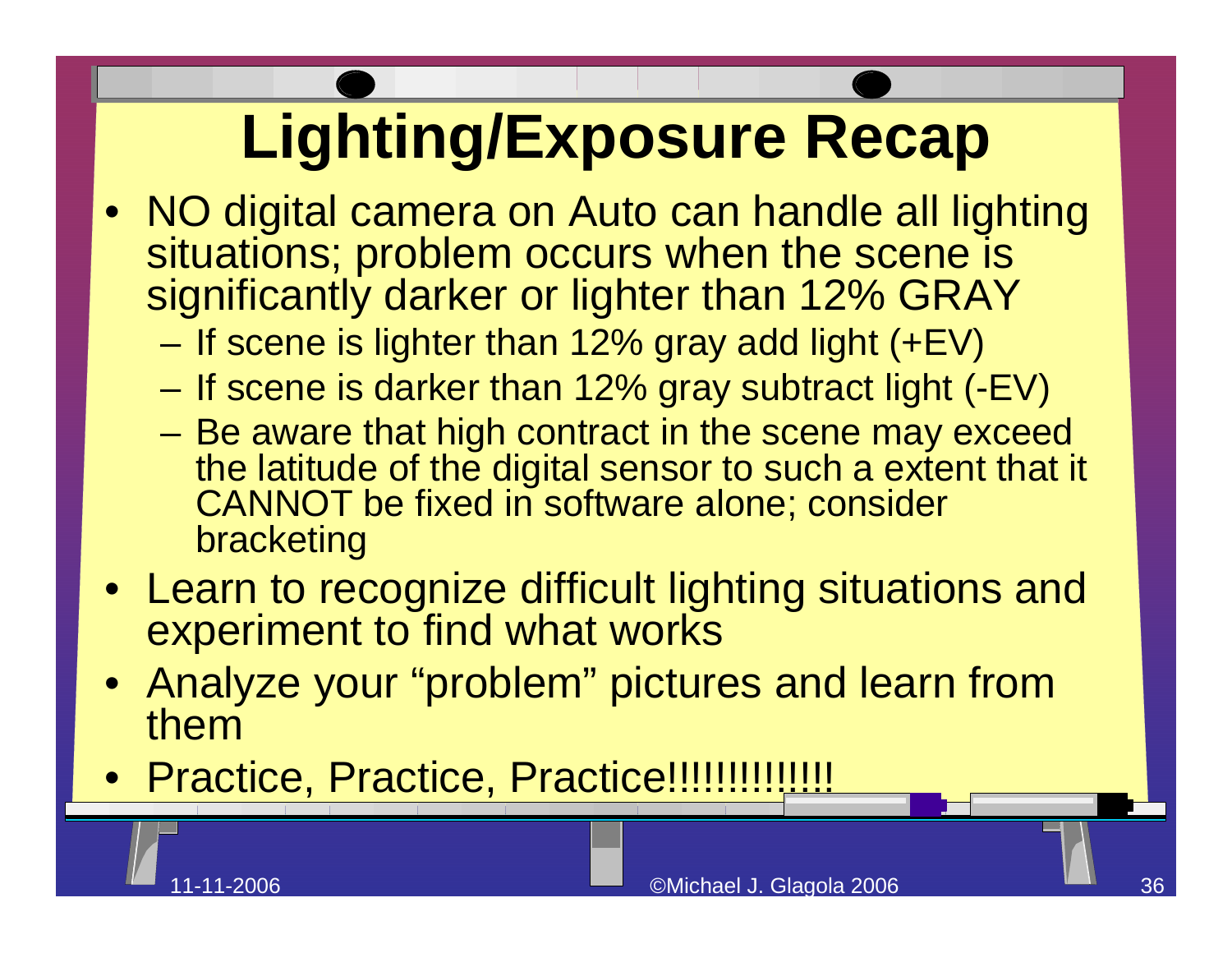# **Summary**

- Digital image manipulation is the equivalent of the film darkroom; it can fix a lot of problems but it is not a universal remedy. It helps to have a correctly exposed and white balanced image to start with.
- To take good images under difficult lighting conditions requires an understanding of the fundamentals of light and color.
- Strive to get as good an original image as possible; learn how to recognize and deal with difficult lighting and color situations rather than leave the camera on "auto".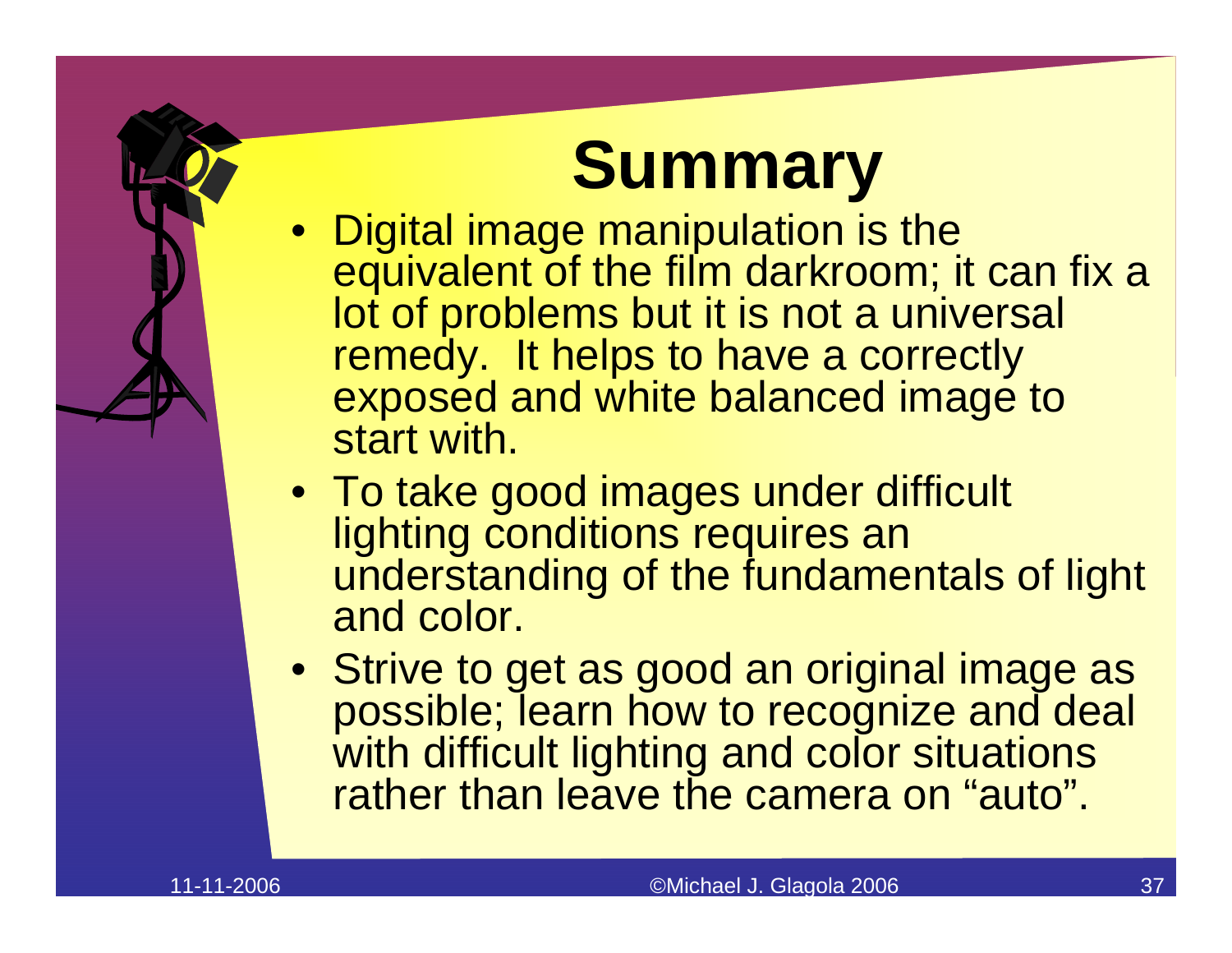# **Contact Information Michael J. Glagola mglagola@cox.net 703-830-6860**